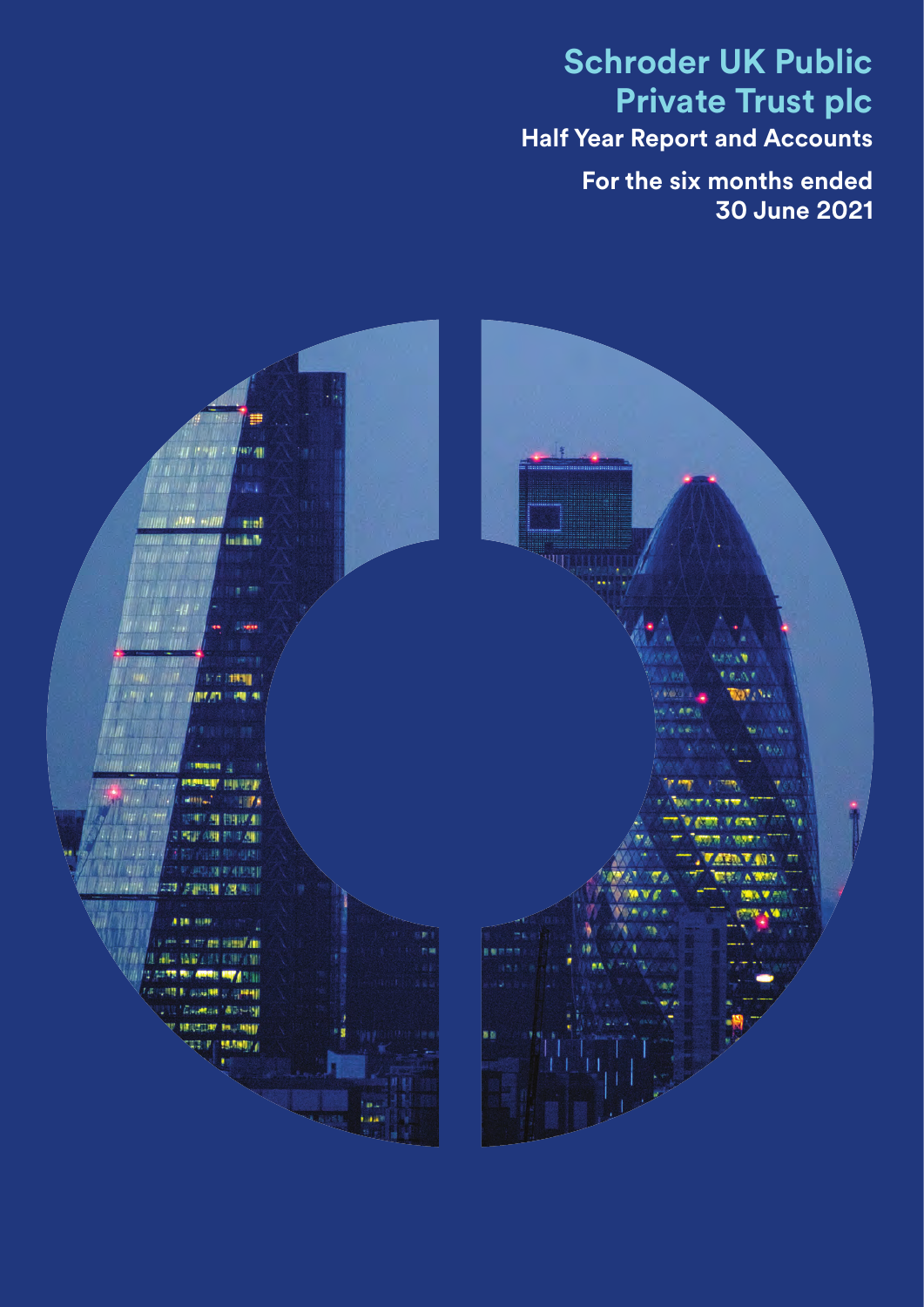### **Investment objective**

The investment objective of Schroder UK Public Private Trust PLC (SUPP or the Company) is to achieve long-term capital growth through investing in a diversified portfolio with a focus on UK companies, both quoted and unquoted.

## **Investment Policy**

The Portfolio Manager employs a collaborative, team-based approach combining skills, experience and research resources across its public and private equity teams. It aims to identify private equity investments which demonstrate an optimal combination of fast growing, high quality companies with strong management teams and co-investors, and public companies with innovative business models, a focus on organic growth and high-quality management.

The portfolio composition at any one time will reflect the opportunities available to the Portfolio Manager, the performance of the underlying investee companies and the maturity of the portfolio.

The Company's portfolio will typically consist of 30-80 holdings predominantly in UK companies. The Company may become a significant shareholder in any of the underlying portfolio companies.

While the intention is for quoted companies to represent not less than 20 per cent. of gross assets over the long-term, the actual exposure may vary from time to time reflecting the maturity of the portfolio and market environment at that time.

The Company's portfolio is constructed on the basis of an assessment of the fundamental value of individual securities and is not structured on the basis of sector weightings. The Company's portfolio is diversified across a number of sectors and, while there are no specific limits placed on exposure to any one sector, the Company will at all times invest and manage the portfolio in a manner consistent with spreading investment risk.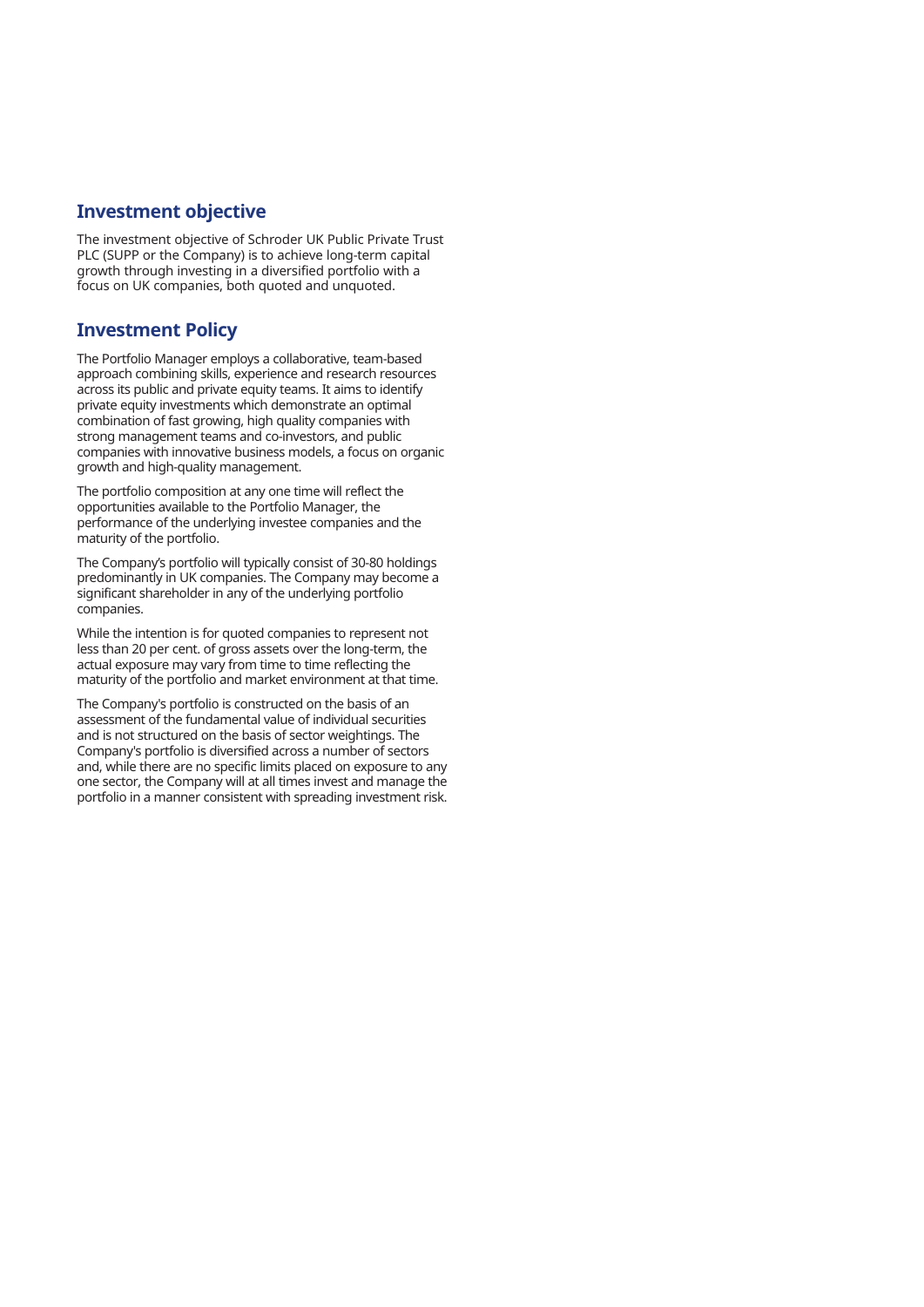## **Contents**

| <b>Financial Highlights</b>            | 2  |
|----------------------------------------|----|
| Chair's Statement                      | 3  |
| Portfolio Manager's Review             | 5  |
| <b>Investment Portfolio</b>            | 12 |
| Half Year Report                       | 14 |
| Income Statement                       | 15 |
| Statement of Changes in Equity         | 16 |
| <b>Statement of Financial Position</b> | 17 |
| <b>Cash Flow Statement</b>             | 18 |
| Notes to the Accounts                  | 19 |

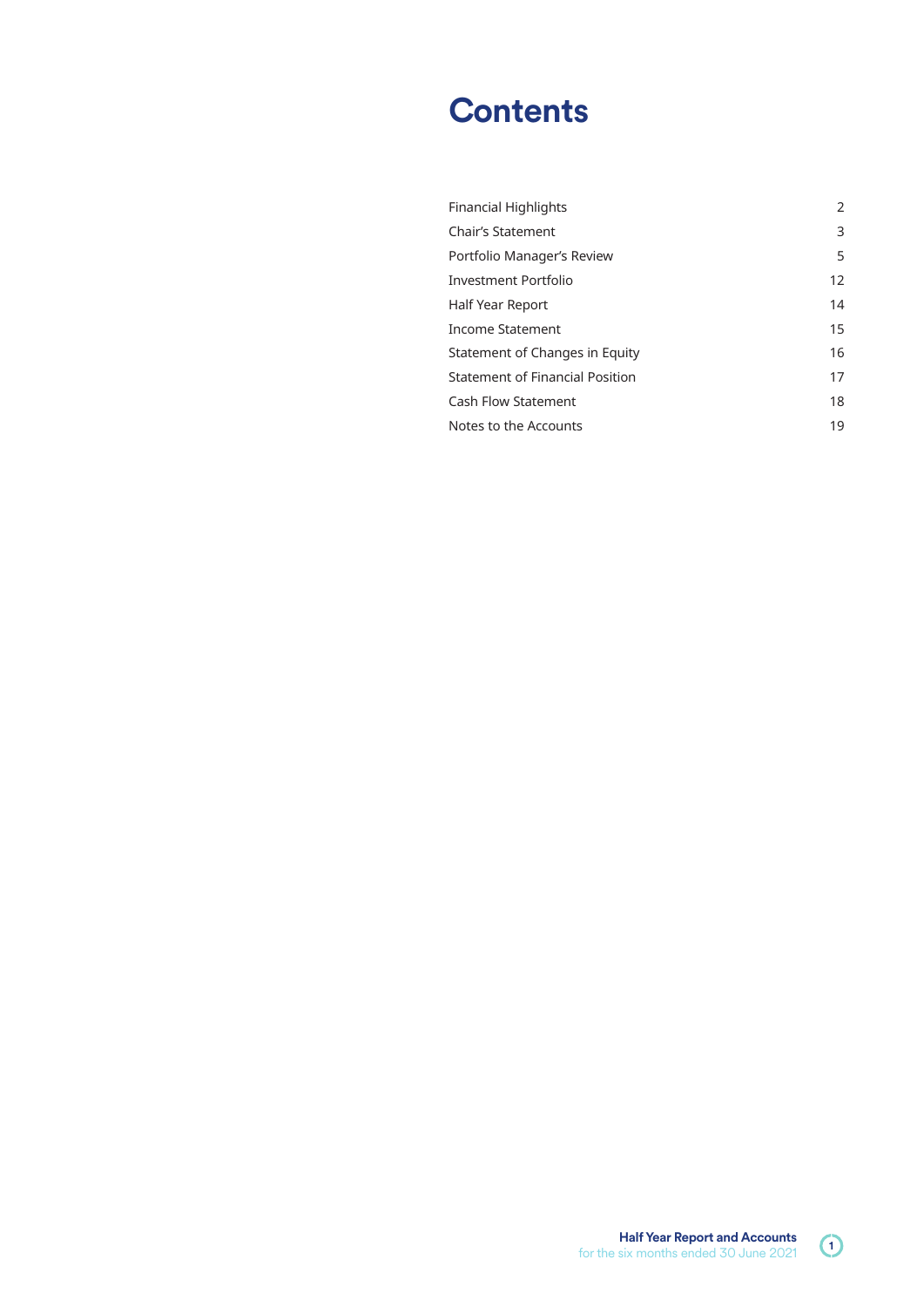## **Financial Highlights**

## **Returns for the period ended 30 June 2021**





## **Other financial information**

|                                           | 30 June<br>2021 | <b>31 December</b><br>2020 | % Change |
|-------------------------------------------|-----------------|----------------------------|----------|
| Shareholders' funds (£'000)               | 369,376         | 318,069                    | 16.1     |
| Shares in issue                           | 908,639,238     | 908,639,238                |          |
| NAV per share (pence)                     | 40.65           | 35.00                      | 16.1     |
| Share price (pence)                       | 33.45           | 31.00                      | 7.9      |
| Share price discount to NAV per share (%) | 17.7            | 11.4                       |          |
| (Net cash)/gearing $(\%)^1$               | (0.3)           | 31.6                       |          |

1Gearing represents borrowings used for investment purposes, less cash, expressed as a percentage of net assets. If the figure so calculated is negative, this is shown as a "Net cash" position.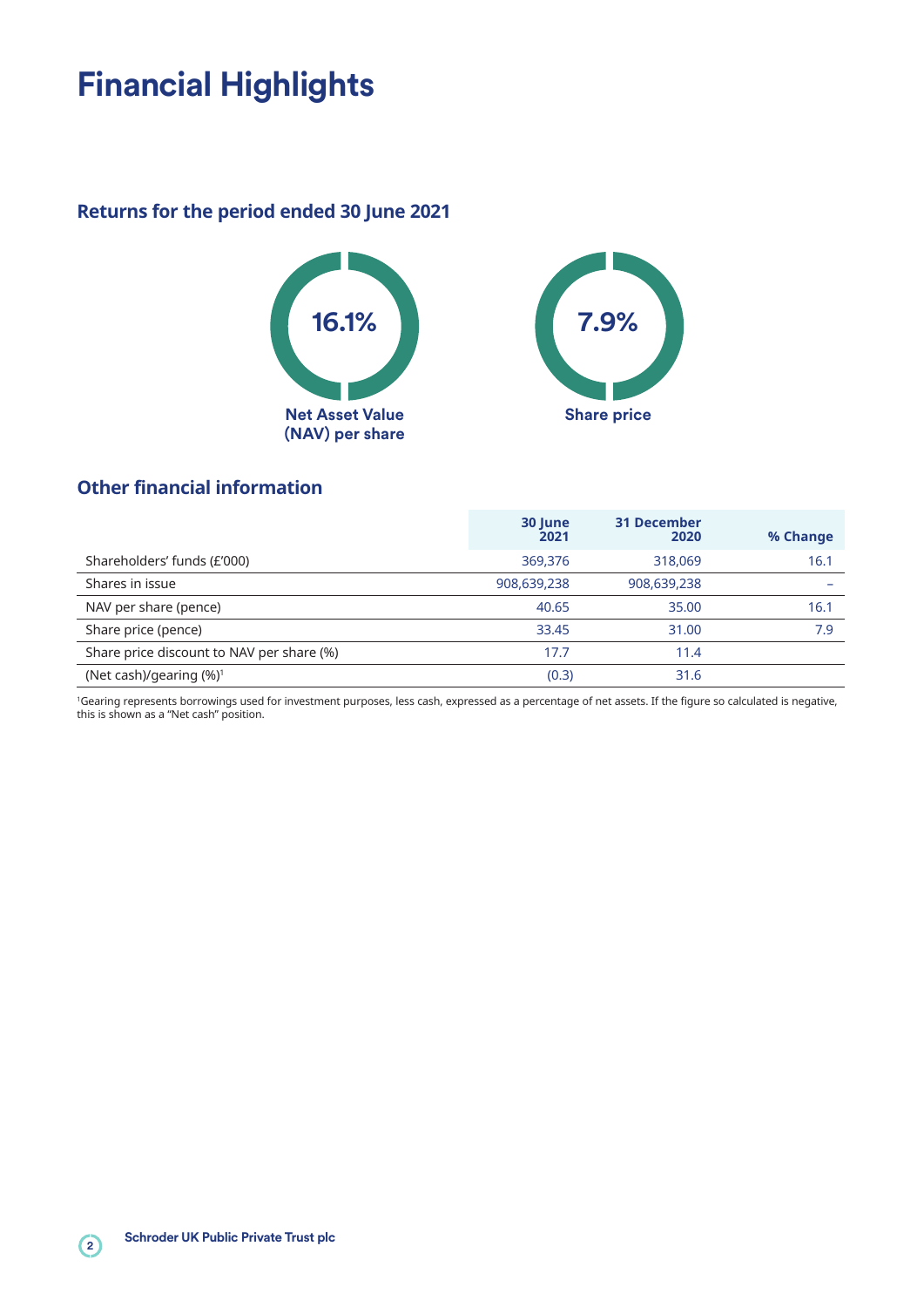## **Chairman's Statement**



#### **Introduction**

I am pleased to present my first report as Chairman following the retirement of Susan Searle from the Board at the AGM in June 2021.

My Board colleagues and I would like to thank Susan Searle for her six years of service to the Company as Chair, which dates back to the launch of the Company and included the change of Portfolio Manager to Schroders, as well as

overseeing the refreshing of the Board and the renegotiation of the debt. We wish her well for the future.

### **Performance and valuation**

During the six month period to 30 June 2021, the net asset value ("NAV") per share increased 16.1% from 35.00p per share to 40.65p per share. The share price also increased by 7.9% from 31.00p to 33.45p in the same period.

The recovery in the NAV so far this year, driven by a number of positive developments within the Company's portfolio, is encouraging. These developments, previously announced to the market, include the sale of businesses such as Inivata and Kuur Therapeutics and the IPO of Immunocore. The valuation of Oxford Nanopore has seen a significant rerating as recent funding rounds have increased the company's valuation materially ahead of its anticipated IPO later this year.

### **Progress on rebalancing portfolio**

Further strategic progress was made during the period on moving towards a more balanced portfolio. Several transactions have allowed the Company to reduce its gearing as well as make progress against its target of making new investments into two public and two private companies in 2021.

Thanks to the proceeds from the basket of sales to Rosetta Capital in March 2021 and Sanofi's acquisition of Kymab, our Portfolio Manager has for the first time been able to make new private investments and we were delighted to report two investments made into exciting opportunities in Tessian and Revolut. Further details of these new private investments may be found in the Portfolio Manager's Review.

On the public side the Portfolio Manager has made one new investment during the period. In June 2021 the Company made an initial investment into Johnson Matthey, a leading global chemicals company based in the UK which is developing cutting edge innovative applied materials and solutions. This increase in the portfolio's listed exposure has the additional benefit of improving the liquidity profile of the Company.

Following these developments the portfolio ends the period with 34 holdings, 25 of which are unquoted and 9 of which are quoted. I look forward to being able to report further new investments to shareholders over the next 6 months, and in the years to come.

Detailed analysis of changes in valuation and an update on holdings may be found in the Portfolio Manager's Review.

## **Reduction of gearing and modified Policy**

Since assuming management of the portfolio, Schroders has worked closely with the Board to reduce the level of gearing in the Company's portfolio and I am pleased to report that in the six months to 30 June 2021, the Company's gearing was reduced to zero and net current assets stood at £27.4 million by the end of the period under review. The effort involved and the scale of achievement this represents, given the situation two years ago, should not be underestimated.

The term loan was replaced with a revolving credit facility upon the balance reducing to £60 million and then completely repaid thereafter. The Board expects to reduce the size of this facility from £55 million to £40 million as this amount better reflects the Board's and Schroders' anticipated prudent use of gearing and will meaningfully reduce the cost of the facility.

The revolving credit facility will be used on a short-term basis in future and only when there is visibility on the ability to pay down debt within a 12 month period. The Portfolio Manager will seek to utilise the facility when market conditions and the investment case of a company matches the portfolio managers' criteria for making leveraged investments.

### **Discount management**

Whilst the Company's NAV per share increased in the six months to 30 June 2021, the share price discount to NAV per share widened from 11.4% to 17.7%. Volatility in the Company's share price has, however, abated and whilst the Board did not use the buyback authority renewed on 4 June 2021, it considers buybacks a useful mechanism for discount management and will consider buybacks when appropriate.

## **Change of joint portfolio manager**

Schroders employs a collaborative, team-based approach to investment, combining skill, experience and research resources across both public and private equity.

The Company's private investments are managed by Schroders' specialist private equity team, Schroders Capital, which has over 20 years' experience successfully investing in companies, both directly via direct co-investment and through funds. The private portion of the Company's portfolio is managed by Tim Creed, Schroders Capital's Head of Private Equity Investments. Tim is a member of the firm's Global Investment Committee and he is supported by a sizable team of private equity investment professionals that are committing a substantial amount of their time to the portfolio.

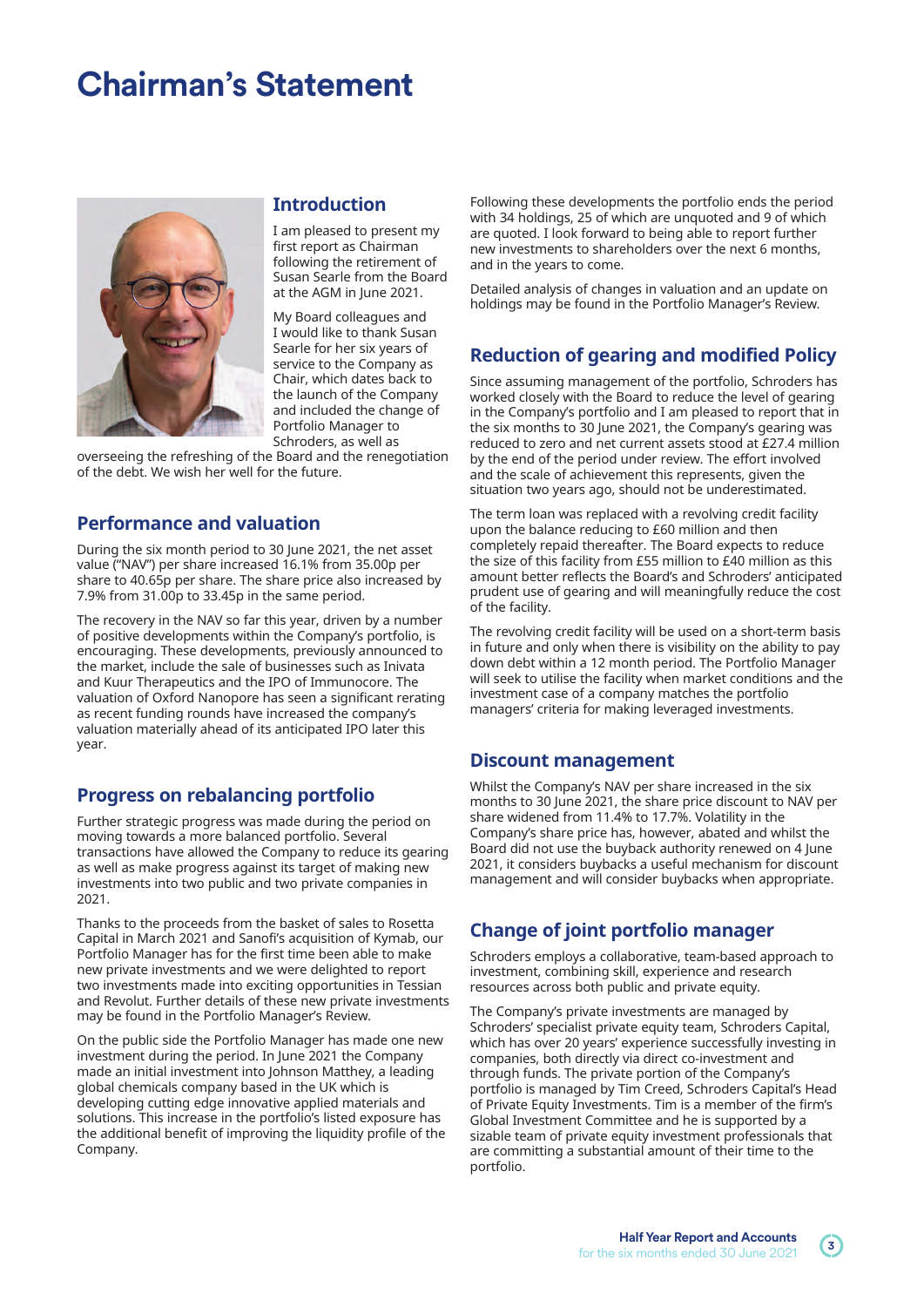## **Chairman's Statement**

On the public equity side, Schroders leverages stock selection expertise from across their public equities teams. Since the appointment of Schroders, Ben Wicks has been responsible for the Company's public equity investments and has drawn on the wide experience of Schroders' public equity analysts and fund managers globally. Ben will shortly take a leave of absence from Schroders for a period of paternity leave and, on his return, will focus on his roles as Head of Research Innovation and Co-Leadership of Schroders' Data Insights Unit. In accordance with a succession plan agreed by the Board, Roger Doig will take on responsibility for the public equity investments with immediate effect.

Roger has been a senior analyst in Schroders' pan-European equity research team since 2014, prior to which he was a member of Schroders' European credit research team. He has been working closely with Ben and the wider Schroders equity investment team since soon after Schroders took over the management of the Company, researching and developing a pipeline of potential investment opportunities.

Roger will be supported by Jack Dempsey. Jack's investment experience began when he joined Schroders in 2016. He has strong experience in the UK markets having worked on a number of strategies focused on UK & European companies in the past, with a particular focus on small and mid-cap names and is currently the lead portfolio manager of the Schroder ISF Italian Equity fund. Jack has been working with the wider SUPP team since June 2021.

Schroders will continue to leverage its stock selection expertise from across their public equities teams, as well as its wider investment capabilities in its Data Insights and Sustainability units, in pursuit of identifying leading businesses of the decades ahead.

## **Valuation Reporting Frequency**

In March 2020 the Board moved from daily portfolio valuations to quarterly, given the predominantly private nature of the portfolio at that time. Given the ongoing strategy of rebalancing the portfolio and the increase in the Company's exposure to listed holdings, the Board intends to move valuation reporting frequency back to a daily basis should the public equities in the portfolio come to represent around 40% or more of the overall portfolio, but probably not later than 1 January 2022.

Private investments will continue to undergo a rigorous quarterly valuation process and retrospective valuations covering these private investments will be released either in the full year accounts, the interim report or the quarterly updates. The Board will update shareholders on this change in due course.

### **Outlook**

The Board is pleased with the strong absolute progress made by the Company in the six months ended 30 June. The reduction in debt leaves the Company in a stronger financial position to make additional investments and weather any future head winds should they arise. The Board will continue

to work with the Portfolio Manager to implement its strategy of rebalancing the portfolio.

The announcement by Oxford Nanopore, post period-end, of their intention to float should enable the Company to make further progress on diversifying its portfolio through a partial realisation of its largest holding should the IPO succeed. The prospect of further such liquidity events within the portfolio should continue to provide the Portfolio Manager with the ability to make further new investments in addition to the three new investments already made in 2021.

### **Corporate Governance**

The Board is pleased to announce that the Annual General Meeting of the Company was held at 1 London Wall Place, London EC2Y 5AU on Friday, 4 June 2021. All resolutions as set out in the Notice of Meeting were duly passed with overwhelming shareholder support.

## **Web Conference – Update from Schroders**

Please join the portfolio managers for a webinar in which they will report on the half year ended 30 June 2021 and outline their thoughts on the future direction of the portfolio. The presentation will be followed by a live Q&A session. The webinar will take place on 1 October 2021 at 3.00pm. Register for the event at

https://registration.duuzra.com/form/suppinterims2021

#### **Tim Edwards** Chairman

21 September 2021

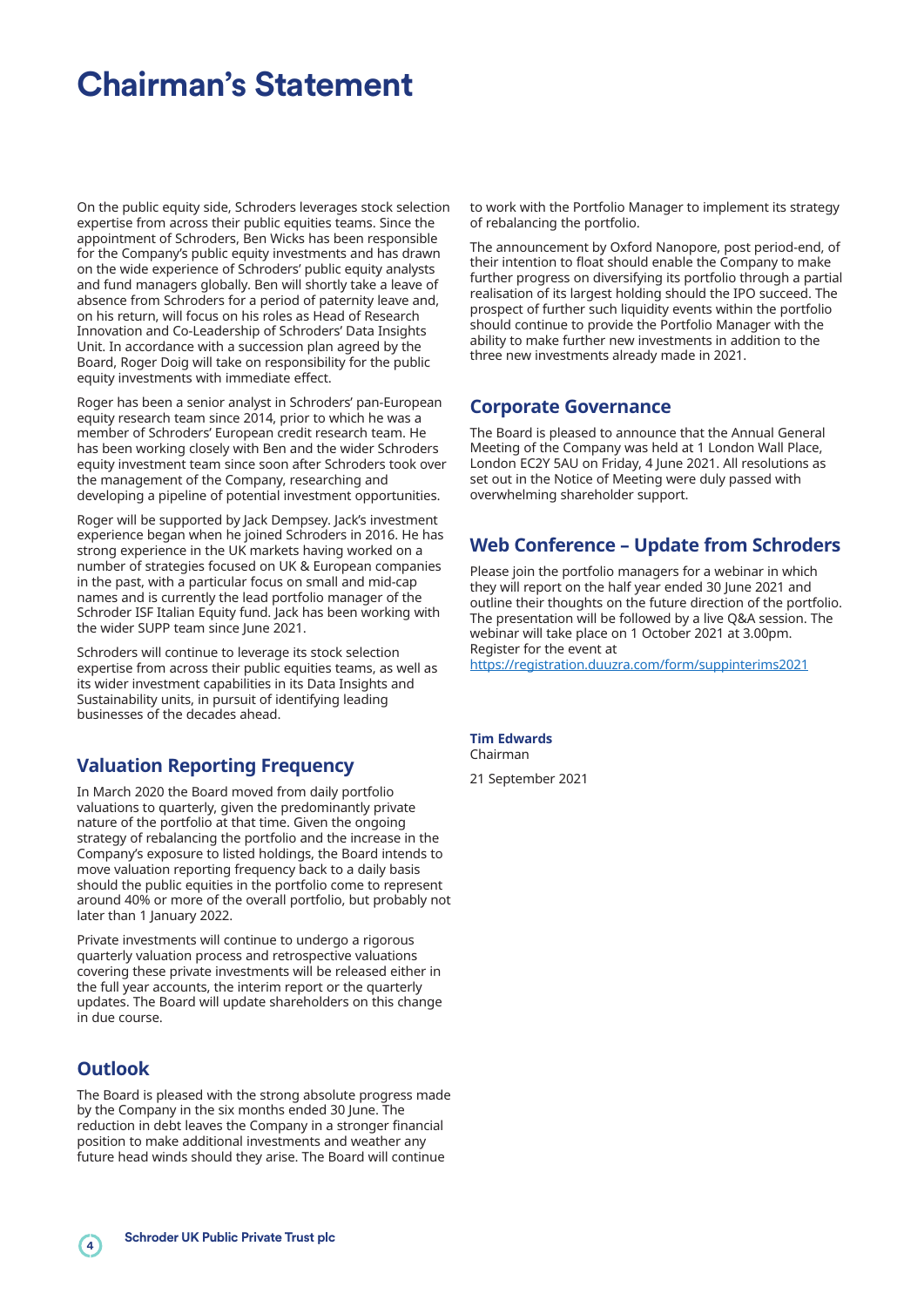## **Summary**

- NAV of 40.65p per share as of 30 June 2021, an increase of 1.6% relative to the NAV as of 31 March 2021 (40.00p per share) and 16.1% as of 31 December 2020 (35.00p per share).
- This performance is driven by several positive developments within the portfolio including Oxford Nanopore's funding round at an uplifted valuation, Immunocore's initial public offering ("IPO") and the sales of Inivata and Kuur Therapeutics.
- Considerable progress achieved in rebalancing the portfolio, including two notable private sales transactions, contributing towards total realisations of £120.6 million during the half year period.<sup>1</sup>
- Financial position has been significantly strengthened with full repayment of the bank loan and net current assets now standing at £27.4 million.
- First two new investments completed since the appointment of Schroders as Portfolio Manager, private cyber-security company, Tessian, and publicly listed applied materials chemistry innovator, Johnson Matthey.
- Since the period end, the Company also completed its second new private equity investment in leading global neobank, Revolut.
- The Company is now very well-placed to capitalise on developments within its portfolio, for example the potential initial public offering of Oxford Nanopore Technologies (ONT), and new opportunities in both the public and private equity markets.

1Excludes proceeds from the sale of Inivata which were received after the period end.

## **Introduction**

### **Economic backdrop**

Equities rebounded over the first half of 2021 as vaccination programmes were rolled out, social distancing measures relaxed, and economic activity recovered. Many lowly-valued and economically sensitive areas of the market outperformed in anticipation of a very strong global recovery. There was, however, a rotation back towards more defensive areas of the market over Q2 due to a combination of factors, including that expectations growth may have peaked. Central banks remained committed to ultra-loose monetary policy as they judged a pick-up in inflation to be largely transitory in nature.

Five years on from the UK's vote to leave the European Union it appears that investors are endorsing the prospects for UK equities again. The removal of the Brexit overhang, the low interest rate environment, strong economic data and growth forecasts, and a vaccination rollout programme that has been executed without major disruption, have all seemingly combined to fuel more positive investor sentiment around UK equities. Global fund managers are overweight UK equities for the first time since 2014, according to Bank of America Merrill Lynch's June 2021 Global Fund Manager

Survey. However, the valuation discount of UK equities to global peers remains extended in a historical context. This opportunity has been underlined by the recent flurry of M&A interest and activity regarding UK companies. In the first six months of 2021, 13 UK-listed companies were subject to buyout bids from private equity – the highest figure since 1999 and compared to just four in each of the first halves of 2019 and 2020. It also serves to highlight the opportunity for us as active managers, both in the public and private areas of the UK equity market.

#### **Objectives and progress**

Within the Company's portfolio, the first half of 2021 has been a period during which much of the hard work undertaken during 2020 has started to bear fruit. Key developments in the first quarter included:

- Agreement to extend the term of the credit facility for 24 months to 30 January 2023.
- Immunocore completed its initial public offering ("IPO").
- Sale of a basket of holdings to Rosetta Capital.
- Partial repayment of the bank loan.
- Oxford Nanopore announced its intention to IPO on the London Stock Exchange in the second half of 2021.

The positive trend continued in the second quarter with further developments including:

- Sale of Kymab to Sanofi.
- Full repayment of the bank loan.
- The announcement of the acquisition of Inivata by NeoGenomics.
- Oxford Nanopore completed a fundraise resulting in a material revaluation (to represent 26.5% of the portfolio as of 30 June 2021).
- Sale of Kuur Therapeutics to Athenex, Inc.
- First new private equity investment, Tessian Limited ("Tessian").
- First new public equity investment, Johnson Matthey.

After the period end, the Company also completed its second new private equity investment in UK-founded, leading global neobank, Revolut Limited ("Revolut").

Overall, these events represent a considerable leap forward in the repositioning of the portfolio. The Company has significantly bolstered its financial position, fully repaid the outstanding debt which stood at £107 million as of 31 December 2020 and has made its first new investments since Schroder Investment Management Limited's appointment as Portfolio Manager.

### **Portfolio composition and valuation reviews**

As of 31 December 2020, the Company had 38 portfolio holdings<sup>1</sup> including 8 quoted holdings and 30 unquoted holdings. During the period, the number and composition of holdings was impacted by the following events:

• Immunocore completed its initial public offering ("IPO").

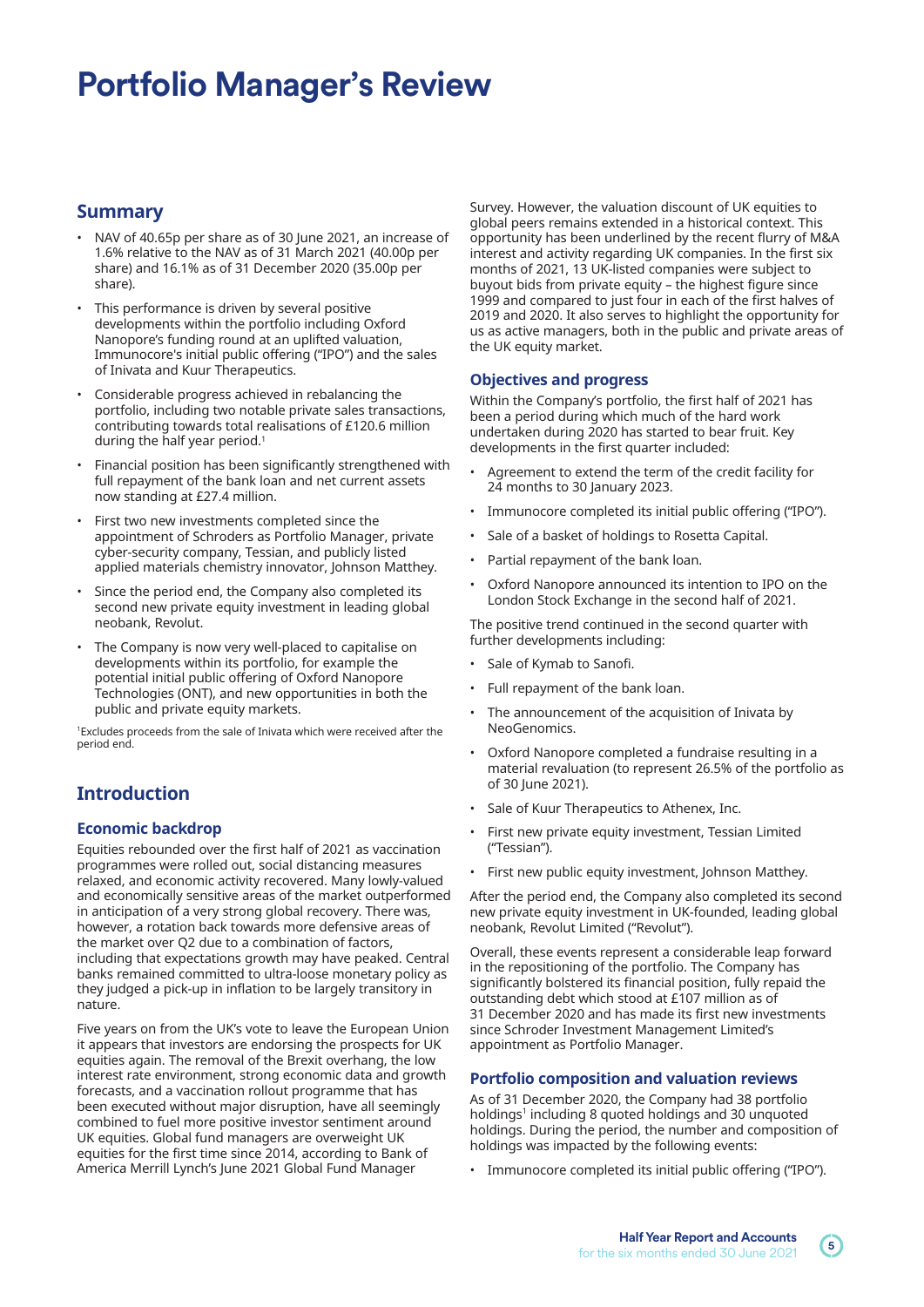- Sale of four holdings and three partial holdings to Rosetta Capital.
- Lignia Wood entered administration resulting in its fair value being reduced to zero.
- Sale of Kymab (with the remaining contingent payments still held in the portfolio based on a probability weighted expected return of £5.6 million).
- Sale of Inivata.
- Sale of Kuur Therapeutics to publicly listed Athenex, Inc. ("Athenex") which remains in the portfolio as a quoted holding.
- Sale of the residual holding in Netscientific.
- Small upwards revaluation of Drayson Technologies from no value.
- New investment in Tessian.
- New investment in Johnson Matthey.

As of 30 June 2021, the Company ended the period with 34 holdings<sup>1</sup> including 9 quoted holdings and 25 unquoted holdings. All the Company's quoted holdings were valued using unadjusted quoted prices except Rutherford Health which continues to be fair value priced by Link Fund Solutions Limited ("LFS"), the Company's Alternative Investment Fund Manager (AIFM). For the unquoted holdings, the AIFM conducted a full valuation review to determine the fair value of the portfolio as of 30 June 2021.

<sup>1</sup>Excluding 7 holdings with no value.

## **Financial Performance**

| <b>Attribution</b><br><b>Analysis</b><br>(f.m) | <b>Quoted Unquoted</b> |         | <b>Net</b><br>(debt)/<br>cash | <b>Other</b> | <b>NAV</b>    |
|------------------------------------------------|------------------------|---------|-------------------------------|--------------|---------------|
| <b>Value at 31.12.20</b>                       | 66.6                   | 354.6   | (100.7)                       |              | $(2.4)$ 318.1 |
| + Investments                                  | 3.5                    | 11.3    | (14.8)                        |              |               |
| - Realisations                                 | (8.5)                  | (140.0) | 120.6                         | 27.9         |               |
| +/- Fair value gains/<br>(losses)              | (4.1)                  | 60.7    |                               |              | 56.6          |
| +/- FX gains/<br>(losses)                      | (0.4)                  | (1.7)   |                               | (0.1)        | (2.2)         |
| +/- Reclassified<br>holdings                   | 30.7                   | (30.7)  |                               |              |               |
| +/- Costs and other<br>movements               |                        |         | (3.8)                         | 0.7          | (3.1)         |
| <b>Value at 30.06.21</b>                       | 87.8                   | 254.2   | 1.3                           | 26.1         | 369.4         |

Source: AIFM, Link Fund Solutions Limited, as of 30 June 2021.

The NAV as of 30 June 2021 was £369.4 million or 40.65p per share reflecting an increase of 16.1% compared with the NAV as of 31 December 2020.

The half year NAV return of 16.1% comprised:

• Quoted holdings: -1.3%

- Unquoted holdings: +19.1%
- Foreign exchange: -0.7%
- Costs and other movements: -1.0%

### **Portfolio**

The Company's quoted holdings saw a decline in value of 6.2% contributing –1.3% to the six month NAV return to 30 June 2021. The largest negative contributors were IDEX Biometrics ASA ("Idex") and Autolus Therapeutics ("Autolus") which declined 29% and 25% respectively. Autolus was weakest in the first quarter declining 35% but recovered moderately in the second quarter increasing 16%. The other quoted holdings did not materially impact the portfolio.

The Company's unquoted holdings saw an increase in value of 17.1% contributing 19.1% to the six month NAV return to 30 June 2021. As reported in the first quarter NAV announcement, the largest positive contributor was Oxford Nanopore Technologies ("ONT") which had its fair value uplifted by £22.0 million or 32.1% to reflect the pricing of the external funding round completed in May 2021. As of 30 June 2021, Oxford Nanopore is now the largest holding within the portfolio representing 26.5% of total investments. After accounting for its partial sale to Rosetta Capital, the second largest positive contributor was Inivata. The fair value of the holding was increased by £15.1 million prior to its acquisition by NeoGenomics, Inc. ("NeoGenomics").

It should be noted that the quoted performance excludes Immunocore which, despite completing an IPO, started the period as an unquoted company. Within the unquoted holdings, Immunocore was the third largest contributor with its share price increasing 49% between listing on Nasdaq in February 2021 and 30 June 2021.

The fourth largest positive contributor was Kuur Therapeutics ("Kuur"). The holding's fair value increased £6.2 million reflecting both its sale to publicly listed Athenex and the performance of Athenex common stock post-closing.

Elsewhere across the portfolio, there were several other small but positive contributors including OcuTerra Therapeutics (previously Scifluor Life Sciences) which completed a Series B funding round, Atom Bank which was marginally revalued due to an improvement in trading comparables and HP Environmental Technologies Fund ("HPET") which reported the sale of two portfolio companies. As of 30 June 2021, HPET is valued at £8.4 million, representing a fair value increase of £4.4 million relative to the £4.0 million holding value implied by the acquisition price of Ombu Group in December 2020.

There were no unquoted holdings that detracted from performance by more than £2.0 million.

## **Foreign Exchange**

The fair value of investments denominated in all other global currencies were negatively impacted by the appreciation of GBP.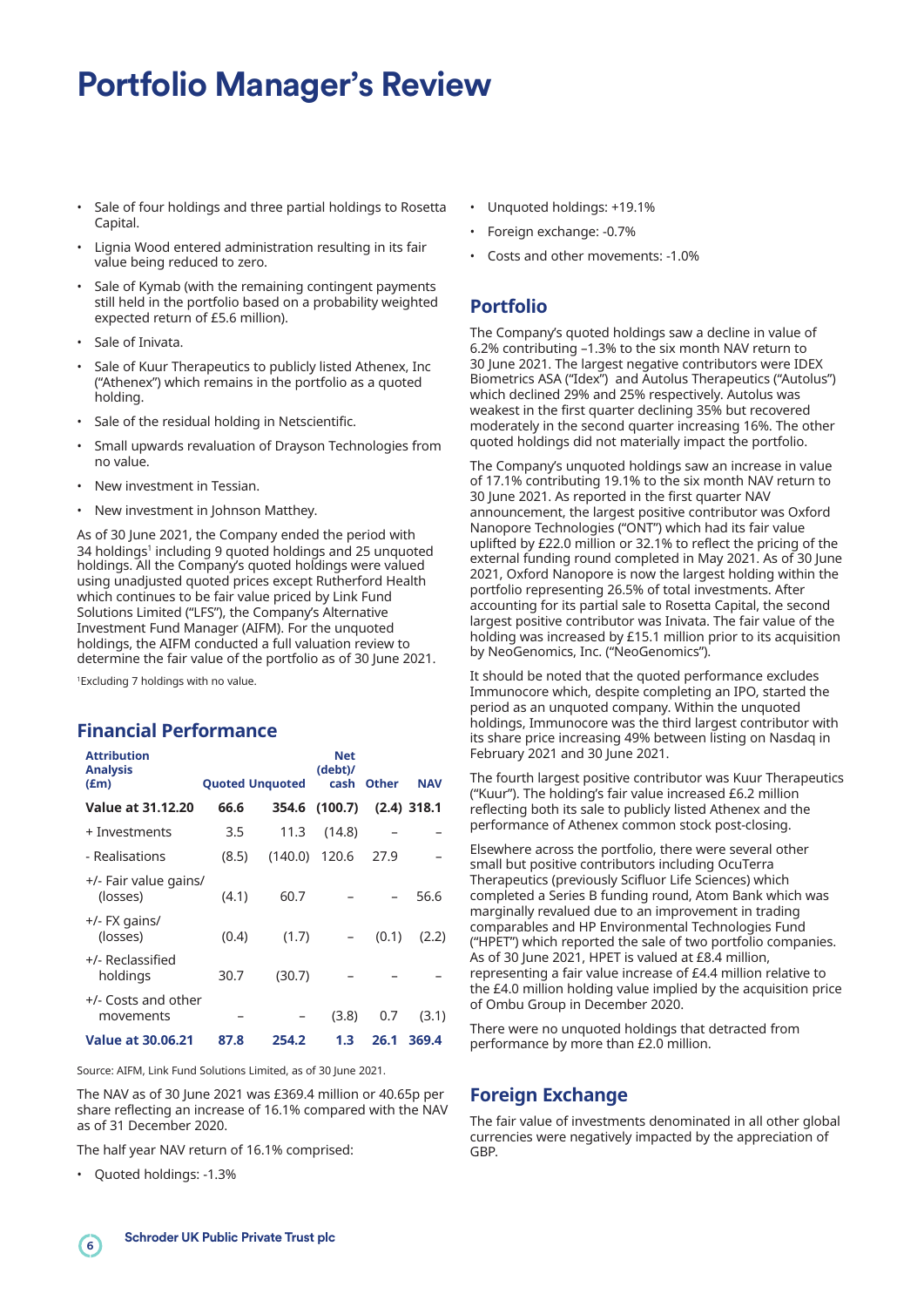The following charts provide an overview of the Company's total investments as of 30 June 2021.

### **Portfolio by geography (as % of total investments)**



Source: LFS Source: LFS

### **Portfolio by sector (as % of total investments) Portfolio by stage (as % of total investments)**



### **Portfolio by quoted and unquoted companies (as % of total investments)**



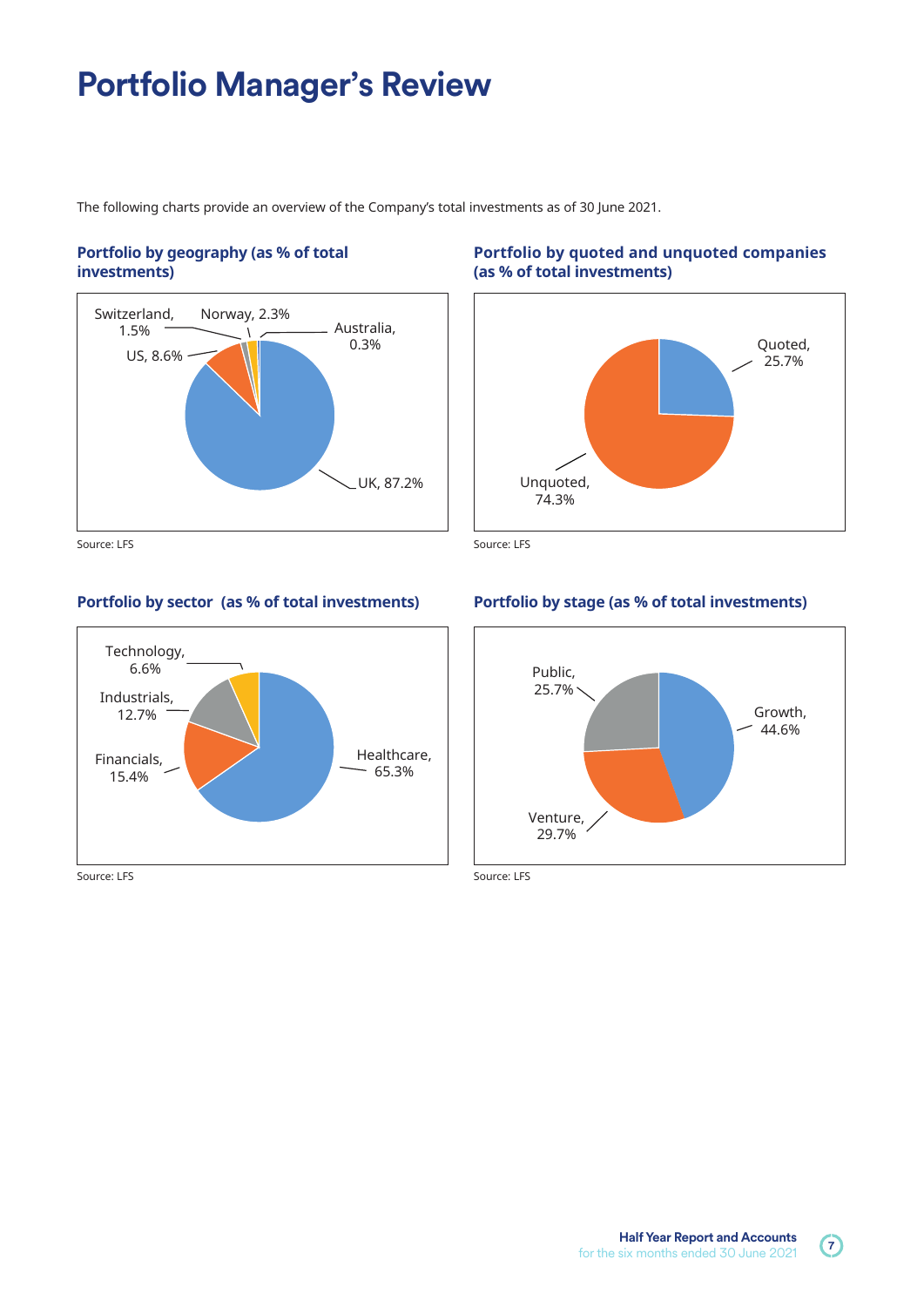### **Cash, debt, and net current assets**

The Company fully repaid its outstanding bank loan which stood at £107.0 million as of 31 December 2020, improving its net current assets/(liabilities) by £130.5 million from – £103.1 million as of 31 December 2020 to £27.4m as of 30 June 2021. The net current assets include £1.3m of cash and £26.1m of net debtors principally related to proceeds from the sale of Inivata received after the period end.

## **Investment Activity**

#### **Realisations**

The first half of 2021 has been a period of significant activity building on the progress achieved through 2020. Amongst the various rebalancing activities ongoing, the Company completed two notable private sale transactions and exited one small residual public holding generating total realisations of £120.6 million including:

- 1. In March 2021, the sale of a basket of assets<sup>1</sup> to Rosetta Capital generating initial proceeds of £52.9 million2.
- 2. In April 2021, the sale of Kymab to Sanofi generating initial proceeds of \$87 million (£63.6 million) with the potential for additional contingent payments of up to \$33 million subject to a deferred purchase price release and Kymab achieving certain development and regulatory milestones.

The total realisations for the period exclude the sale of Inivata to NeoGenomics, which despite being announced in June 2021, the proceeds of \$38.6 million (£28.0 million) were not received until after the period end.

In addition, in May 2021, the Company sold its holding in Kuur Therapeutics to publicly listed Athenex in return for Athenex common stock valued at \$9.6 million (£7.0 million) as of 30 June 2021.

#### **Investments**

In January 2021, the Company made certain follow-on investments of £2.9 million in companies contained within the basket of assets sold to Rosetta Capital which was immediately reimbursed upon the successful sale.

Later in the first quarter, the Company completed two small follow-on investments in unquoted holdings with a combined value of just under £0.6 million. The first investment was in Mafic as part of an internal funding round structured to resolve legacy governance issues and marginally extend the cash runway. The second investment was in CeQur, the Company exercised pre-emption rights to acquire additional shares at a discount to the valuation implied by its \$115m funding round.

In the second quarter, bolstered by the proceeds from the successful sales, the Company completed its first two new investments since the appointment of Schroder Investment Management Ltd as Portfolio Manager, and a third investment which completed after the period end.

#### **Tessian**

In May 2021, the Company made a \$6.75m investment into leading UK-founded private cybersecurity company, Tessian, as part of its \$65m Series C funding round. The round was led by March Capital, a U.S.-based venture growth firm, with participation from existing shareholders including Sequoia Capital, Accel, Balderton Capital and Latitude.

Tessian is pioneering a new approach to cybersecurity and is defining a new category of security software called Human Layer Security. To overcome the so-called "people problem" in security, Tessian uses machine learning to stop security threats and data breaches caused by people, without disrupting their workflow. It builds Behavioral Intelligence Models, tailored to every employee, by understanding each individual's communication patterns and behaviours online. Tessian uses the models to automatically detect security threats and prevent them from turning into breaches by notifying the employee in-the-moment. Over time, these alerts help employees improve their security behaviours. Today, Tessian secures people on email and automatically prevents threats such as phishing, business email compromise, data exfiltration and accidental data loss.

In the last year, Tessian has tripled its Fortune 500-level customer base and now has 350 customers around the world across the legal, financial services, healthcare and technology sectors including Affirm, Investec and Schroders. With the new funding, Tessian will continue to expand its platform's capabilities and plans to secure other interfaces like messaging, web and collaboration platforms. Tessian will also use the funding to triple its rapidly growing employee base, with a particular focus on growing its sales team.

#### **Johnson Matthey**

In June 2021, the Company made a £3.5m investment into publicly listed Johnson Matthey, and post-period end has increased this to bring the total investment to £7.5m. Johnson Matthey is a global leader in the applied materials chemistry, producing materials that are used in a wide range of industrial processes from automotive exhaust catalysts to the production of industrial gases.

Johnson Matthey is set to be an important facilitator of the process of decarbonisation over the coming decade, with its materials being critical to the production of hydrogen, and the emerging use of hydrogen as a clean energy fuel. It is also developing high energy density cathode materials for use in Electric Vehicle batteries. Existing emission control catalysts used in transport are likely to continue to be in demand as regulations and standards tighten across the world and revenues from this activity will provide a valuable source of funding for the development of new technologies.

The investment fits with the Company's philosophy of supporting innovative, world leading technologies, that showcase the best of British entrepreneurial spirit and will help positively impact society and the planet.

#### **Revolut**

Post period-end, in August 2021, the Company completed a further private investment of \$13.7m in the leading disruptive global neobank, Revolut Limited ("Revolut") alongside its \$800m Series E funding round led by new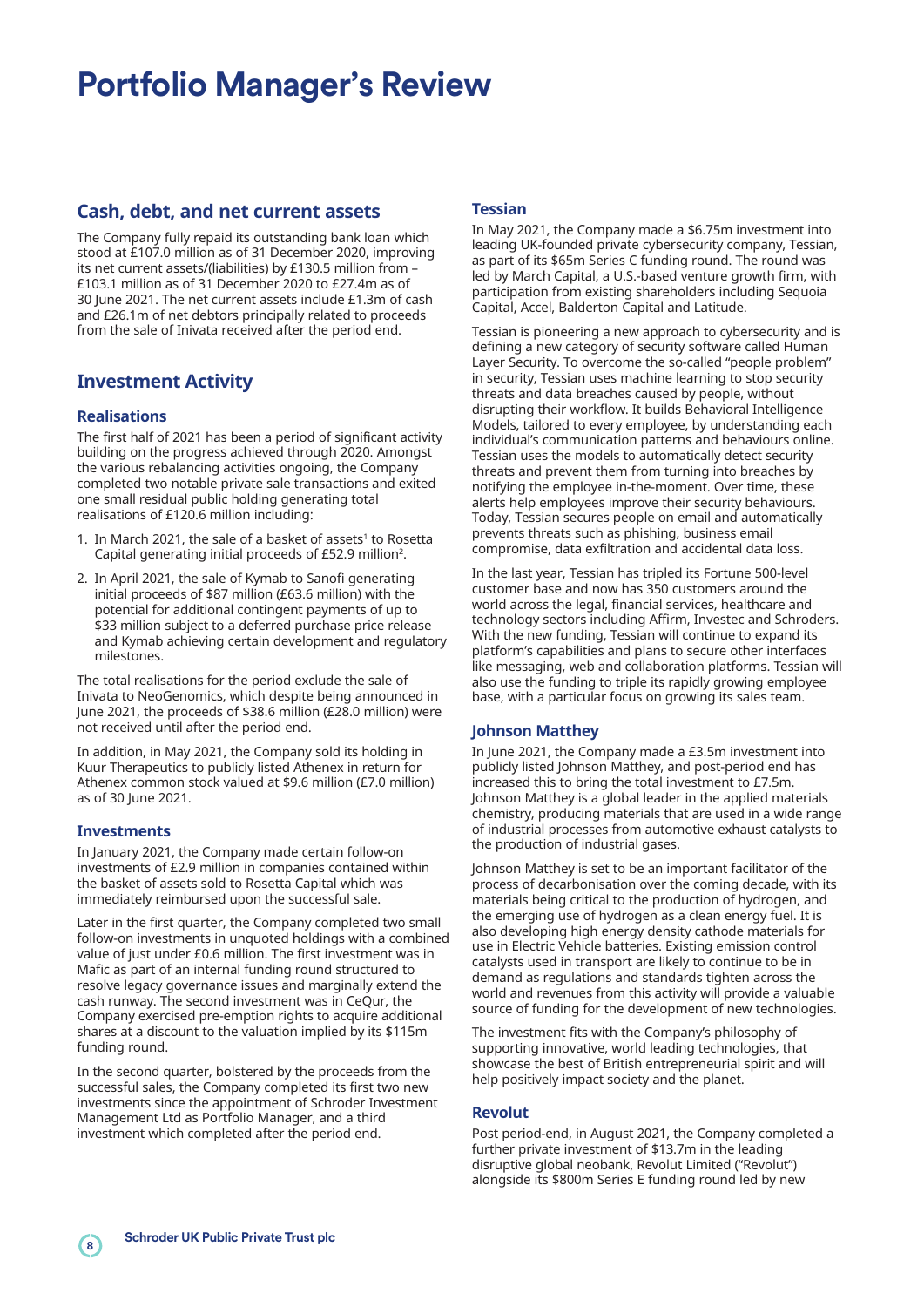investors, SoftBank Vision Fund 2 and Tiger Global Management, valuing the business at \$33 billion.

Revolut, the ambitious neobank with more than 16 million customers worldwide, plans to use the significant primary investment to further its growth plans, in particular its ongoing product innovation aimed at meeting customers' everyday financial needs and aspirations, from quick and easy global transfers, to managing everything from savings to insurance, to democratising wealth and trading activities. It will also support the expansion of Revolut's offering to US customers and its entry to India and other international markets.

<sup>1</sup>The entire holdings in Carrick Therapeutics, Mission Therapeutics, PsiOxus Therapeutics and Mereo BioPharma and partial holdings in Inivata, Immunocore and ReNeuron.

2After accounting the value of £2.9m follow-on investments made by the Company with respect to holdings contained in the Sale Portfolio during January 2021.

## **Company Updates**

#### **Oxford Nanopore: Started preparing for an IPO and completed a funding round**

In March 2021, Oxford Nanopore Technologies ("ONT") notified shareholders that it had started the process of preparing for a potential IPO. Whilst the timing of a potential IPO is dependent on market conditions and other matters not fully within its control, Oxford Nanopore expects the IPO to occur in the second half of 2021 on the London Stock Exchange.

In May 2021, ONT also announced that it had raised £195 million in new capital including £125 million from new investors Temasek, Wellington Management, M&G Investments and Nikon.

### **Atom Bank: Completed a funding round**

In April 2021, Atom Bank ("Atom") announced that it had raised a further £40 million from existing shareholders and guided towards profitability from its mortgage and business lending within a year, and to IPO the year after. Atom disclosed that it is on course to achieve 100bps of Net Interest Margin by the end March 2021 with lending to SMEs on its balance sheet having grown to over £700 million, a tripling of business loans in the last 12 months. This growth has been achieved both within the Coronavirus Business Interruption Loan Scheme and independent of government schemes.

The latest funding round took place at a price of 60p per share, which is significantly below the 2019 funding round price. This funding round price impacted the holding fair value as of 31 December 2020 which has marginally uplifted as of 30 June 2021.

In May 2021, Atom Bank announced a lending partnership with Funding Circle, the UK's largest small business loan platform, to provide £300m of new funding to small businesses. Atom will harness Funding Circle's technology and distribution platform to deploy new funding to approximately 4,000 UK small businesses, continuing Atom's support for UK SMEs.

#### **Rutherford Health: Agreed a secured infrastructure investment, announced a Placing and agreed an acquisition**

In February 2021, Rutherford Health ("Rutherford") provided an update on its funding situation which highlighted the approaching need for financing during the first quarter of 2021. As such, in March 2021, Rutherford announced that it had agreed an infrastructure investment of £40 million with Equitix Investment Management Ltd. The proceeds from the investment are being used to repay the company's current debt of £18.6 million, for further investment in its infrastructure and for mid-term working capital purposes. The investment is backed by the freehold transfer of the Rutherford Cancer Centre South Wales and supported by other security to be put in place over the company's other centres. The agreement is for 25 years, and the company will have the option to repurchase the freehold of the South Wales centre for an agreed nominal sum at expiry.

In August 2021, Rutherford announced a Placing of 19 million new Ordinary shares with SDI Holding Limited at a price of 65p per share raising gross proceeds of £12.35 million. In addition, Rutherford also announced its intention to acquire Proton Partners International Health Care Investments LLC, a UAE company, in consideration for the issue of 64 million new Ordinary shares, conditional on the achievement of certain events including full mutual due diligence. Upon completion of these two transactions, SUPP's shareholding would be diluted to ~18% of the equity.

### **Immunocore: Completed its IPO on Nasdaq**

In January 2021, Immunocore announced the completion of its \$75 million Series C financing round. A precursor to its ultimate IPO on Nasdaq in February 2021 raising gross proceeds of \$312 million.

In March and May 2021, Immunocore provided business updates highlighting the continued progression of the ImmTAC (Immune mobilizing monoclonal T-cell receptors Against Cancer) clinical portfolio for multiple tumour types and the grant of Breakthrough Therapy Designation by the FDA for Tebentafusp in unresectable or metastatic uveal melanoma, with the company anticipating completion of the submission of a Biologics License Application in the third quarter of 2021.

#### **BenevolentAI: Completed first dosing for its trial in Atopic Dermatitis**

In February 2021, BenevolentAI announced dosing of the first patient in its randomised first-in-human clinical trial for BEN-2293, a molecule designed and developed to treat Atopic Dermatitis. A development which sees a novel multitarget drug developed using BenevolentAI's scientific and technical expertise entering human clinical trials. BEN-2293 is designed for topical administration with low systemic exposure to deliver the optimal safety and efficacy profile in the treatment of itch and inflammation associated with Atopic Dermatitis. In this initial trial, BEN-2293 will be studied in adult patients with mild to moderate disease.

In April 2021, BenevolentAI reported that AstraZeneca had selected a novel chronic kidney disease ("CKD") target to advance to its drug development portfolio, a major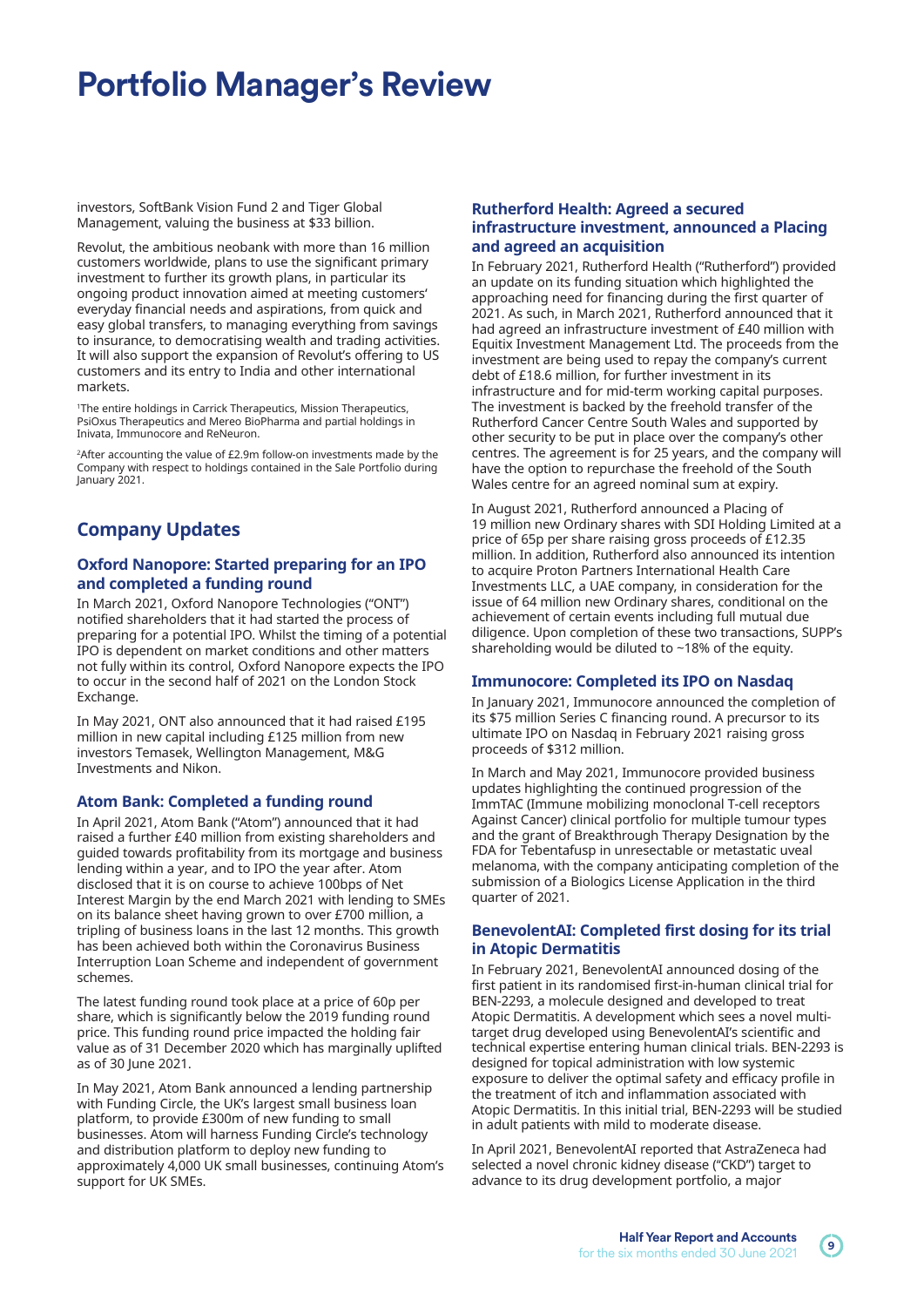milestone since formation of the strategic collaboration in 2019 to discover new drugs for CKD and idiopathic pulmonary fibrosis. The collaboration combines AstraZeneca's scientific expertise and rich datasets with BenevolentAI's target identification platform and biomedical knowledge graph to understand these two complex diseases' underlying mechanisms and identify new and more efficacious drug targets.

#### **Reaction Engines: Completed further validation of SABRE technology**

In February 2021, Reaction Engines announced that it had completed the testing of two vital sub-systems of SABRE; the HX3 heat exchanger and the advanced hydrogen preburner. These sub-systems supply heat energy and air to the air-breathing core of the engine. These experiments yielded high levels of insight and represent the latest in a wider series designed to validate SABRE technology.

In July 2021, Reaction Engines secured a £3.9 million grant from the UK Space Agency to support the development of its technology, enabling low-carbon air-breathing space access propulsion technology to be applied more widely in the space sector and beyond. At the time of announcement, Science Minister Amanda Solloway and Transport Minister Rachel Maclean visited Reaction Engines at its site in Culham, Oxfordshire, to discuss how the funding will help keep the UK ahead of the game in sustainable space exploration. This investment builds on earlier government backing for Reaction Engines' revolutionary SABRE technology, which promises exciting new developments both in space with potential for other technology spin-out areas including sustainable aviation fuels, unlocking atmospheric high-speed flight, and prolonging electric vehicle battery life through innovative thermal management technology.

### **IDEX Biometrics: Completed a placing**

In February 2021, Idex Biometrics ASA ("Idex") completed a placing of NOK 229m which is expected to fund the business through to breakeven in H2 2022. Across the first half of the year, Idex continued to reach milestones on the path to full commercialisation of its biometric sensors integrated into payment cards, as a major card manufacturer began to market a card featuring Idex's TrustedBio sensors to card issuers. Once final certification for this card is completed in the second half of 2021, it will be ready for issuers to begin rolling it out to customers. Idex also expanded its collaborations with key partners involved in the People's Bank of China's digital currency initiative, which promises to be an attractive route to market for Idex.

#### **Autolus Therapeutics: Announced promising results in its AUTO1 trial**

In June 2021, Autolus Therapeutics announced promising interim results of Obe-cel (AUTO1) in a cohort of patients from a trial of one of its principal programmes with 100% remission rates and a manageable safety profile to date. This programme is moving forward to a pivotal study, the results of which are expected in 2022. Additionally, in H1 2022, interim Phase 1 data is expected from AUTO4 and several other preclinical programmes are expected to begin Phase 1 studies.

#### **Genomics: Completed a \$30m funding round**

In March 2021, Genomics plc ("Genomics") announced that it had successfully completed a \$30m funding round with participation from new investors including Foresite Capital and F-Prime Capital, plus existing shareholders Oxford Sciences Innovation and Lansdowne Partners. Genomics intends to use the funding to expand its work, building a patient-centric, population health platform that unlocks a more proactive, precise, and personalised form of healthcare.

Genomics is a leader in the new area of genomic prevention: a paradigm-changing approach to sustainable healthcare. For the first time, it allows reliable and personalised estimates of risk for common diseases, well ahead of disease manifestation. This allows targeted interventions and tailored screening to either prevent disease entirely, or to catch it early when outcomes remain favourable. Genomics' population health management services and clinical decision support tools are designed to bring greater, earlier, and more accurate understanding about an individual's risk for all the common chronic diseases and cancers to doctors and their patients. The company also uses insights from genomic variation to accelerate the discovery and development of new medicines.

#### **HP Environmental Technologies Fund: Completed two portfolio company sales**

In June 2021, Mueller Water Products, Inc. announced that it had acquired i2O Water, Ltd. ("i2O Water"), a provider of pressure management solutions for approximately \$20 million in cash. Founded in 2005, and headquartered in Southampton, UK, with operations in Malaysia and Colombia, i2O Water delivers intelligent water networks to more than 100 water companies in over 45 countries around the world and first received investment from Ombu Group in 2014.

In July 2021, bp announced that it had acquired UK-based digital energy business Open Energi. Open Energi will join the bp Launchpad portfolio, seeking opportunities to further scale the business globally, and building on its strong commercial growth over recent years. bp will also explore how Open Energi, which is currently focused on the UK market, can work internationally across its trading & shipping business and low-carbon portfolio, both of which play an important role for its net zero ambition. The financial details of the transaction have not been disclosed publicly.

### **Cequr: Completed a \$115m funding round**

In April 2021, CeQur announced the close of a \$115 million equity financing to advance commercial plans for CeQur Simplicity™, including market development activities, a phased commercial launch strategy that includes a limited market release in 2021, and the scale-up of high-volume manufacturing. Credit Suisse Entrepreneur Capital Ltd. and Endeavour Vision led the financing with participation from new investors, including Tandem Diabetes Care, Inc. (NASDAQ: TNDM), Ypsomed Group (SWX: YPSN), Federated Hermes Kaufmann Funds, Kingdon Capital, and GMS Capital, as well as existing investors.

CeQur Simplicity is a simple, three-day, wearable insulin device for discreet, convenient, and injection-free bolus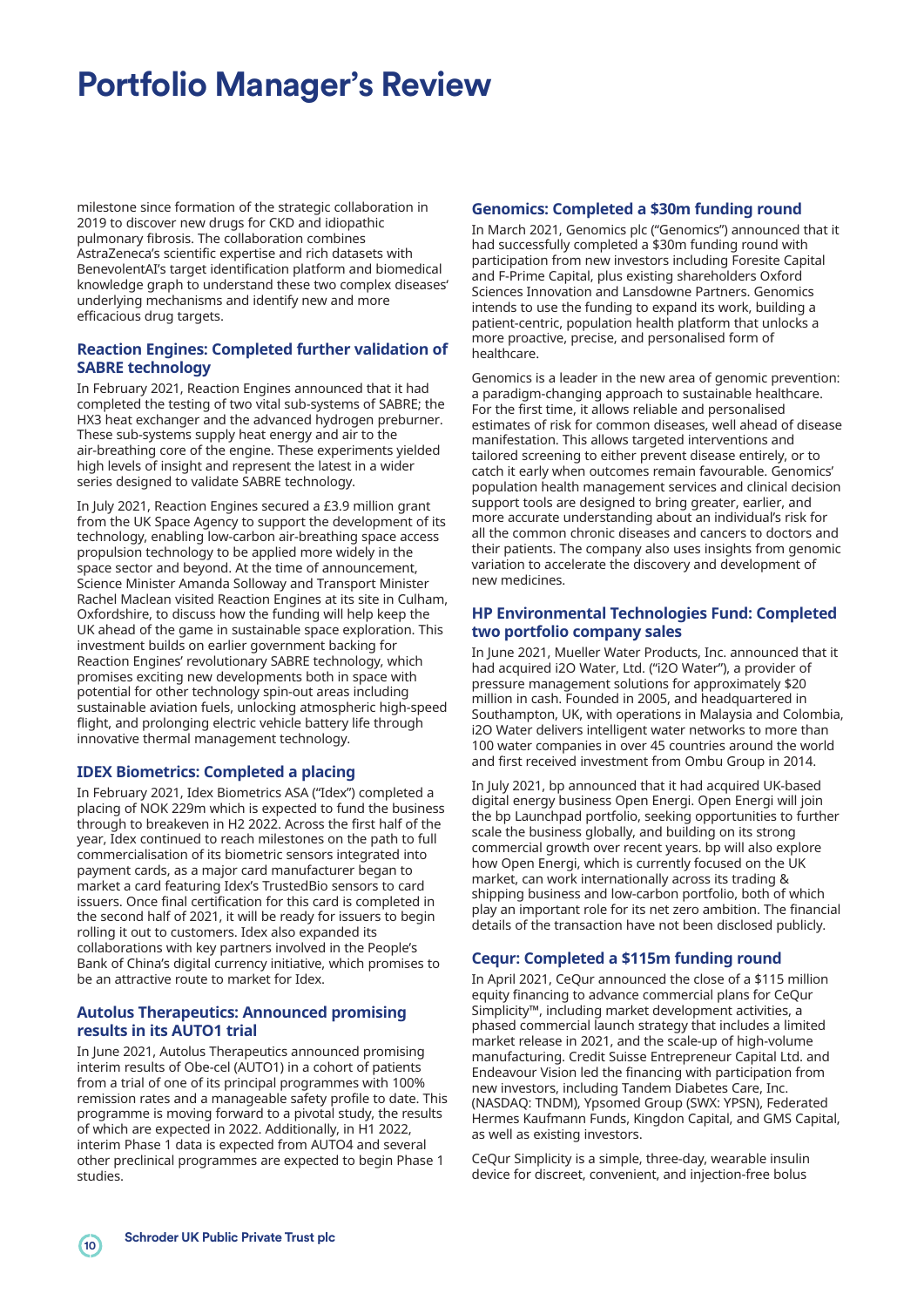dosing. One Simplicity patch holds up to 200 units of rapid-acting insulin administered in two-unit increments and replaces, on average, nine mealtime injections over three days. Clinical research has shown that nearly 90% of patients using CeQur Simplicity reported following their insulin regimen better as compared to multiple daily injections. The device is clinically proven to improve glycaemic control, with patients achieving significantly improved HbA1C and time-in-range goals. CeQur Simplicity is both FDA cleared and CE-marked.

#### **Tessian: Completed a Series C extension**

Following its Series C fundraise in May 2021, Tessian announced that it had received strategic investment from Okta Ventures, Citi Ventures and Sozo Ventures as part of a Series C extension. With the additional funding, Tessian will be accelerating its growth plans.

Source: Portfolio companies including information disclosed publicly on their websites.

## **Outlook**

The first half of this financial year has been transformative for the Company's prospects. The Company sits in a strong financial position with net current assets standing at £27.4 million before accounting for the additional liquidity available through the revolving credit facility. As Portfolio Manager, we now have more firepower to capitalise on the opportunities ahead, both within the existing portfolio but also in accelerating the portfolio rebalancing and sourcing new high-quality investments. As communicated at the time of the 2020 Annual Report and Accounts, it was our intention to invest in two new private companies and two new public companies during 2021. However, following the sale of Inivata and our increasing confidence in the outlook of the existing portfolio these plans have since accelerated. As such, at the time of this report, we have already announced two new private equity investments, Tessian and Revolut, and one new public equity investment, Johnson Matthey. We could not be more excited about the value creation potential that these new holdings bring to the portfolio and look forward to reporting on their progress in coming quarters.

Although we have come a long way, there is still a significant amount of work to do as part of the plan communicated at the time of our appointment. Our focus will be on continuing to actively support the portfolio companies, investigating further portfolio rebalancing opportunities, working to reduce the discount to NAV and sourcing new high-quality investments. With capital available to deploy, further positive developments anticipated through 2021, including the potential IPO of ONT, the Company's largest holding, we are optimistic about the portfolio's prospects.

#### **Schroder Investment Management Limited**

21 September 2021

*Securities named are for illustrative purposes only and should not be viewed as a recommendation to buy or sell.*

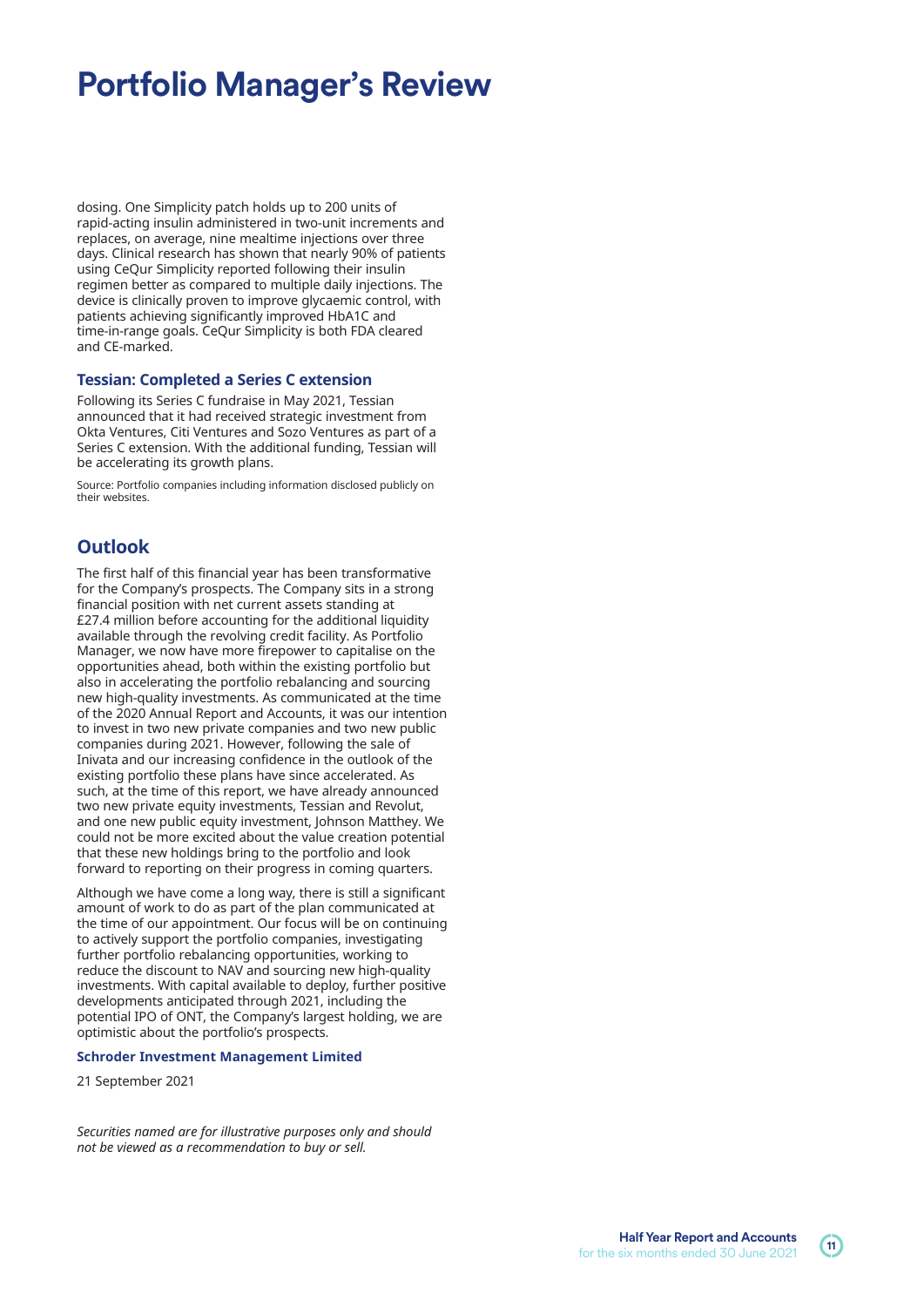## **Investment Portfolio as at 30 June 2021**

The 20 largest investments account for 94.6% of total investments by value (30 June 2020: 90.8% and 31 December 2020: 93.9%).

All companies are located in the UK unless otherwise stated. All investments are equities.

| <b>Holding</b>                               | Quoted/unquoted | <b>Industry Sector</b> | <b>Fair value</b><br>£'000 | Total<br><b>investments</b><br>% |
|----------------------------------------------|-----------------|------------------------|----------------------------|----------------------------------|
| Oxford Nanopore                              | Unquoted        | <b>Health Care</b>     | 90,745                     | 26.5                             |
| <b>Atom Bank</b>                             | Unquoted        | Financials             | 40,004                     | 11.7                             |
| <b>Rutherford Health</b>                     | Quoted          | <b>Health Care</b>     | 33,889                     | 9.9                              |
| Immunocore                                   | Quoted          | <b>Health Care</b>     | 23,410                     | 6.8                              |
| Benevolent Al                                | Unquoted        | <b>Health Care</b>     | 22,390                     | 6.5                              |
| <b>Reaction Engines</b>                      | Unquoted        | Industrials            | 12,500                     | 3.7                              |
| AMO Pharma                                   | Unquoted        | <b>Health Care</b>     | 11,291                     | 3.3                              |
| Seedrs                                       | Unquoted        | Financials             | 9,075                      | 2.7                              |
| Genomics                                     | Unquoted        | <b>Health Care</b>     | 8,578                      | 2.5                              |
| <b>Federated Wireless</b>                    | Unquoted        | Technology             | 8,449                      | 2.5                              |
| <b>HP Environmental</b><br>Technologies Fund | Unquoted        | Industrials            | 8,350                      | 2.4                              |
| <b>Autolus Therapeutics</b>                  | Quoted          | <b>Health Care</b>     | 8,040                      | 2.4                              |
| <b>IDEX Biometrics ASA</b>                   | Quoted          | Technology             | 8,008                      | 2.3                              |
| Athenex                                      | Quoted          | <b>Health Care</b>     | 6,960                      | 2.0                              |
| Mafic                                        | Unquoted        | Industrials            | 6,317                      | 1.8                              |
| Nexeon                                       | Unquoted        | Industrials            | 6,160                      | 1.8                              |
| Kymab                                        | Unquoted        | <b>Health Care</b>     | 5,628                      | 1.6                              |
| Cequr                                        | Unquoted        | <b>Health Care</b>     | 5,134                      | 1.5                              |
| Tessian                                      | Unquoted        | Technology             | 4,886                      | 1.4                              |
| OcuTerra                                     | Unquoted        | <b>Health Care</b>     | 4,582                      | 1.3                              |
| <b>Industrial Heat</b>                       | Unquoted        | Industrials            | 3,953                      | 1.2                              |
| Johnson Matthey                              | Quoted          | Chemicals              | 3,564                      | 1.0                              |
| American Financial Exchange                  | Unquoted        | Financials             | 2,706                      | 0.8                              |
| ReNeuron Group                               | Quoted          | <b>Health Care</b>     | 2,161                      | 0.6                              |
| Plenti Group                                 | Ouoted          | Financials             | 1,036                      | 0.3                              |
| Econic                                       | Unquoted        | Industrials            | 1,033                      | 0.3                              |
| Xeros Technology                             | Quoted          | Industrials            | 774                        | 0.3                              |
| Novabiotics                                  | Unquoted        | Health Care            | 745                        | 0.3                              |
| <b>Bodle Technologies</b>                    | Unquoted        | Technology             | 681                        | 0.2                              |
| Origin                                       | Unquoted        | Health Care            | 439                        | 0.2                              |
| Metaboards                                   | Unquoted        | Technology             | 259                        | 0.2                              |
| Spin Memory                                  | Unquoted        | Technology             | 107                        |                                  |
| RM2 International                            | Unquoted        | Industrials            | 62                         |                                  |
| Drayson                                      | Unquoted        | Technology             | 37                         |                                  |
| Lignia Wood                                  | Unquoted        | Industrials            |                            |                                  |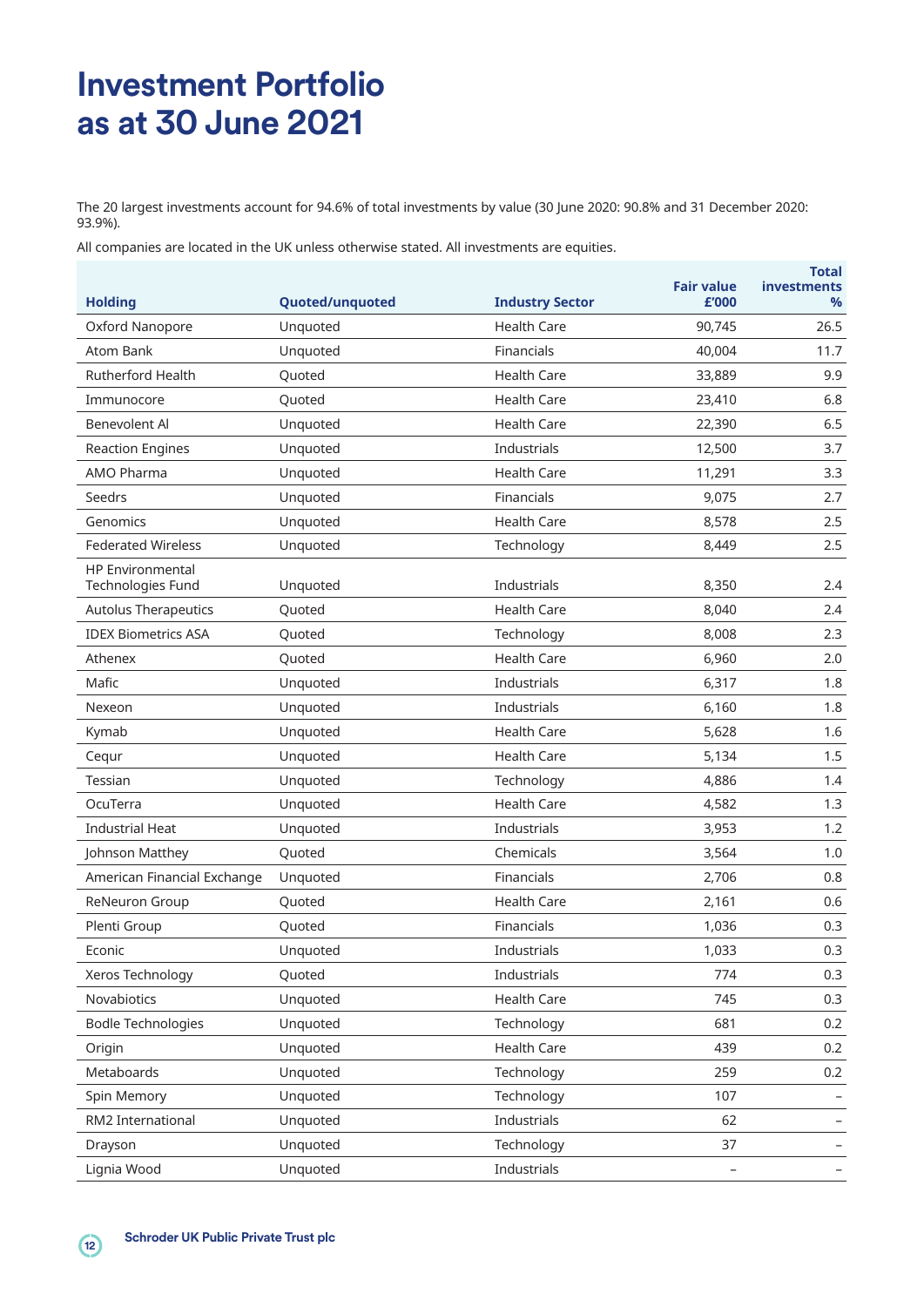## **Investment Portfolio as at 30 June 2021**

|                                |                        |                         | <b>Fair value</b>        | <b>Total</b><br><b>investments</b> |
|--------------------------------|------------------------|-------------------------|--------------------------|------------------------------------|
| <b>Holding</b>                 | <b>Quoted/unquoted</b> | <b>Industry Sector</b>  | £'000                    | $\%$                               |
| Mereo BioPharma Group          | Quoted                 | <b>Health Care</b>      |                          |                                    |
| Sphere Medical                 | Unquoted               | <b>Health Care</b>      | $\overline{\phantom{a}}$ |                                    |
| Halosource                     | Unquoted               | <b>Industrials</b>      | ۰                        |                                    |
| Kind Consumer                  | Unquoted               | <b>Consumer Staples</b> |                          |                                    |
| Metalysis                      | Unquoted               | <b>Industrials</b>      |                          |                                    |
| Oxsybio                        | Unquoted               | <b>Health Care</b>      |                          |                                    |
| Total investments <sup>1</sup> |                        |                         | 341,953                  | 100.0                              |

#### **1 Total investments comprise:**

|                                                | £'000   | $\%$  |
|------------------------------------------------|---------|-------|
| Unquoted                                       | 254,111 | 74.3  |
| Listed on a recognised stock exchange overseas | 47.454  | 13.9  |
| Quoted on Acquis Stock Exchange                | 33,889  | 9.9   |
| Listed on the London Stock Exchange            | 6.499   | 1.9   |
| <b>Total</b>                                   | 341,953 | 100.0 |

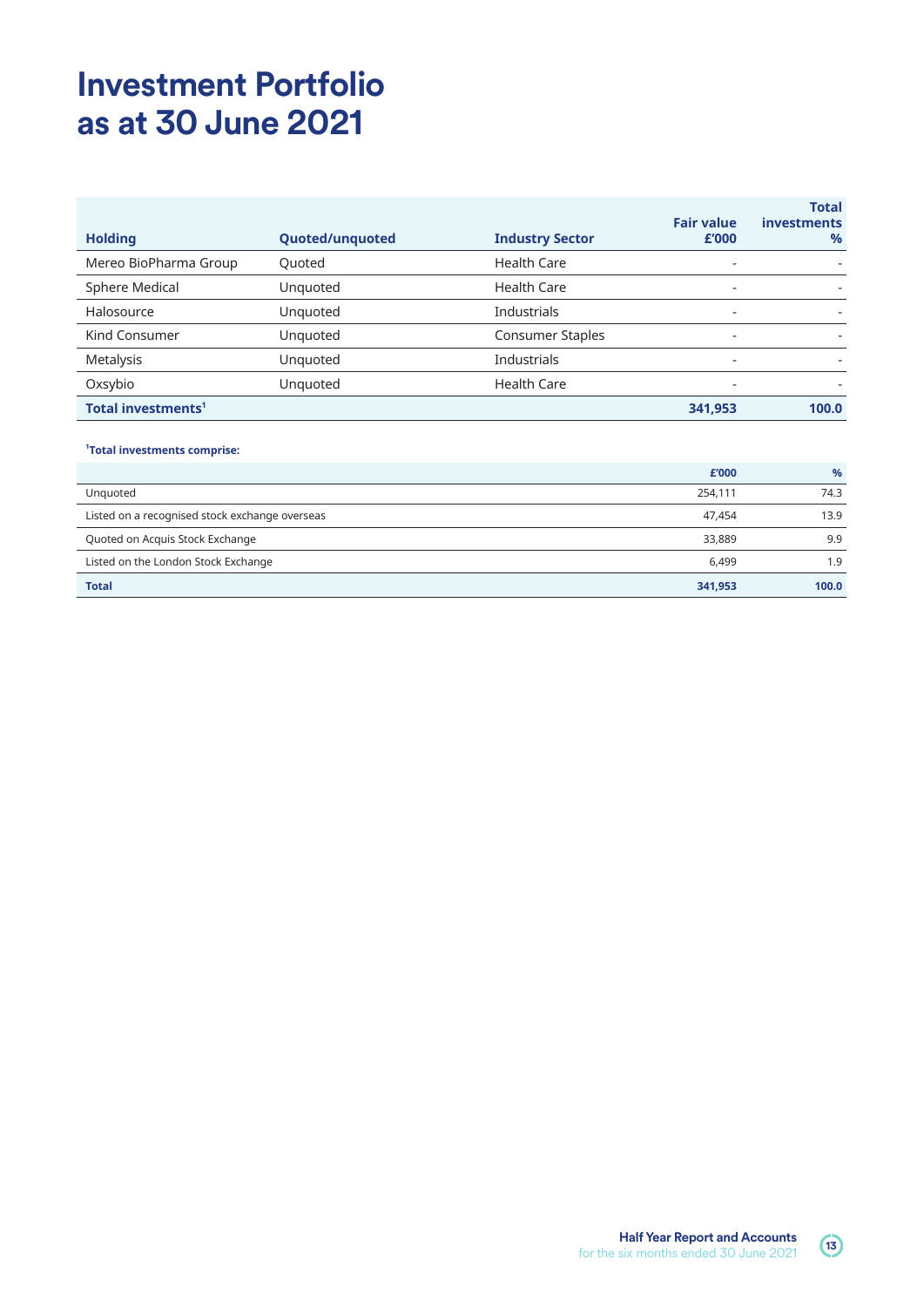## **Half Year Report**

## **Principal Risks and Uncertainties**

The Board has determined that the key risks for the Company are general economic and market risk, portfolio concentration risk, performance risk, general and specific portfolio valuation risk, investee company specific risk, gearing risk, portfolio manager and key man risk, outsourced service provider risk, currency risk and cyber risk. Additionally, the Board identified COVID-19 related risks and those existing risks that were likely exacerbated by the pandemic. These risks are set out on pages 26 to 30 of the Annual Report and Accounts for the year ended 31 December 2020.

Except with respect to the degree of uncertainty relating to gearing risk, which has reduced considerably given the Company's net cash position, the Company's principal risk and uncertainties, and their mitigation, have not materially changed during the six months ended 30 June 2021 or since the Annual Report was published on 24 April 2021.

## **Going concern**

The Board has considered the Company's principal risks and uncertainties (including whether there are any emerging risks); has scrutinised the detailed cash flow forecast prepared by the Portfolio Manager; and considered their assessment of the likelihood and quantum of funds which could be raised from sales of investments. As a result, the Board is comfortable that the Company will have sufficient liquid funds to pay operating expenses.

The Board has also considered the provisions in the revolving credit facility, and have taken into account that the loan was undrawn as at the date of these financial statements. On this basis, the Board considers it appropriate to adopt the going concern basis of accounting in preparing the Company's accounts.

## **Related party transactions**

There have been no transactions with related parties that have materially affected the financial position or the performance of the Company during the six months ended 30 June 2021.

### **Directors' responsibility statement**

The Directors confirm that, to the best of their knowledge, this set of condensed financial statements has been prepared in accordance with United Kingdom Generally Accepted Accounting Practice and with the Statement of Recommended Practice, "Financial Statements of Investment Companies and Venture Capital Trusts" issued in April 2021 and that this Interim Management Report includes a fair review of the information required by 4.2.7R and 4.2.8R of the Financial Conduct Authority's Disclosure Guidance and Transparency Rules.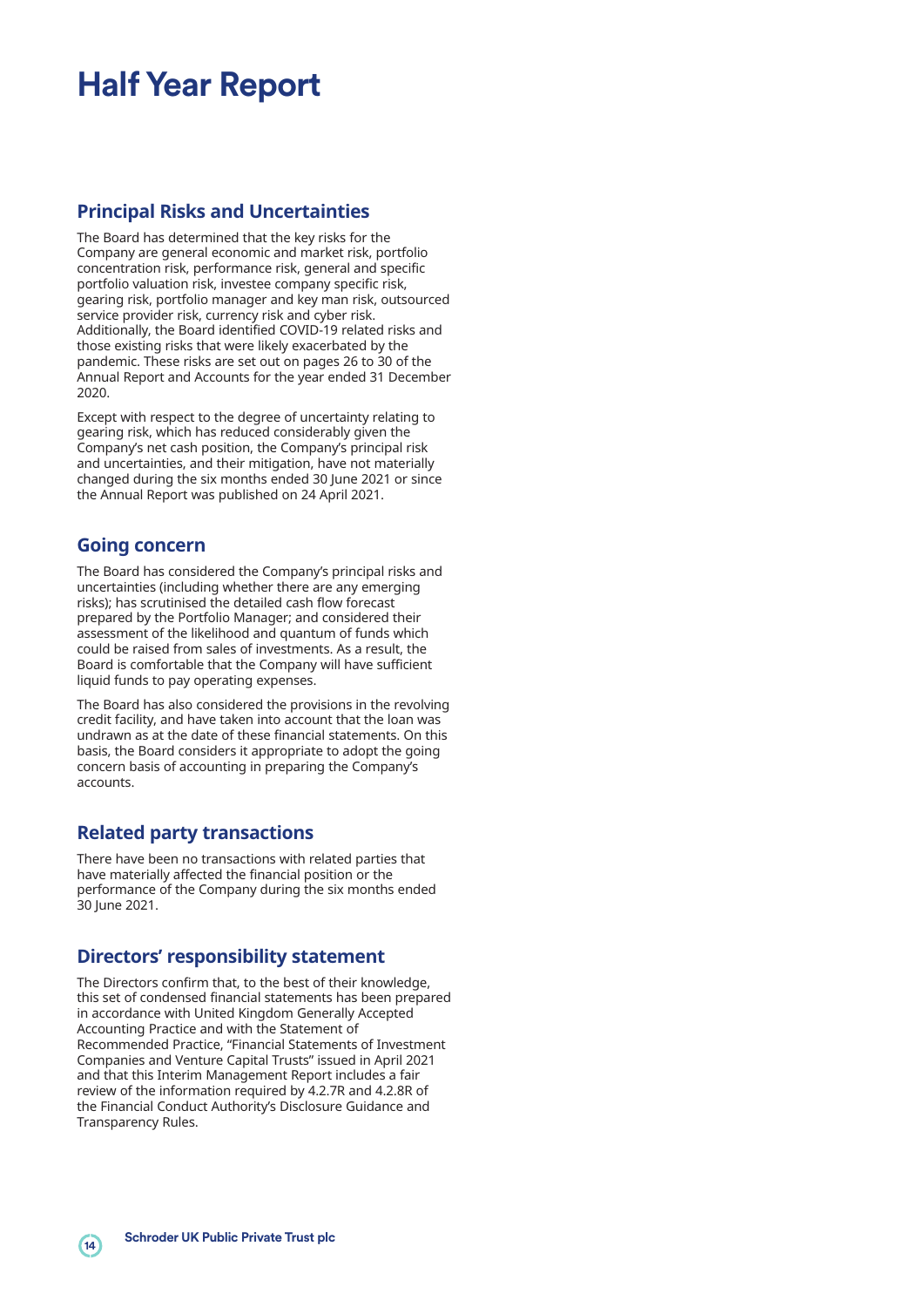## **Income Statement for the six months ended 30 June 2021 (unaudited)**

|                                                                               | <b>Revenue</b><br>£'000 | (Unaudited)<br>For the six months<br>ended 30 June 2021<br><b>Capital</b><br>£'000 | <b>Total</b><br>£'000 | <b>Revenue</b><br>£'000  | (Unaudited)<br>For the six months<br>ended 30 June 2020<br><b>Capital</b><br>£'000 | <b>Total</b><br>£'000   | <b>Revenue</b><br>£'000 | (Audited)<br>For the year<br>ended 31 December 2020<br><b>Capital</b><br>£'000 | <b>Total</b><br>£'000 |
|-------------------------------------------------------------------------------|-------------------------|------------------------------------------------------------------------------------|-----------------------|--------------------------|------------------------------------------------------------------------------------|-------------------------|-------------------------|--------------------------------------------------------------------------------|-----------------------|
| Gains/(losses) on investments<br>held at fair value through<br>profit or loss |                         | 54.554                                                                             | 54.554                |                          |                                                                                    | $(34, 134)$ $(34, 134)$ |                         | $-$ (126,095) (126,095)                                                        |                       |
| (Losses)/gains on foreign<br>exchange                                         |                         | (120)                                                                              | (120)                 |                          | 18                                                                                 | 18                      |                         | (193)                                                                          | (193)                 |
| Income from investments                                                       | 57                      |                                                                                    | 57                    |                          |                                                                                    |                         |                         |                                                                                |                       |
| <b>Gross return/(loss)</b>                                                    | 57                      | 54,434                                                                             | 54,491                | $\overline{\phantom{a}}$ |                                                                                    | $(34, 116)$ $(34, 116)$ |                         | - (126,288) (126,288)                                                          |                       |
| Portfolio management fee                                                      | (1,537)                 | $\equiv$                                                                           | (1,537)               | (669)                    | -                                                                                  | (669)                   | (1,923)                 |                                                                                | (1, 923)              |
| Administrative expenses                                                       | (784)                   | $\overline{\phantom{0}}$                                                           | (784)                 | (703)                    | $\qquad \qquad -$                                                                  | (703)                   | (1,240)                 | -                                                                              | (1,240)               |
| Net (loss)/return before<br>finance costs and taxation                        | (2,264)                 | 54,434                                                                             | 52,170                |                          | $(1,372)$ $(34,116)$ $(35,488)$                                                    |                         |                         | (3,163)(126,288)(129,451)                                                      |                       |
| Finance costs                                                                 | (863)                   | $\overline{\phantom{0}}$                                                           | (863)                 | (1,076)                  | $\overline{\phantom{0}}$                                                           | (1,076)                 | (1,909)                 |                                                                                | (1,909)               |
| Net (loss)/return<br>before taxation<br>Taxation                              | (3, 127)                | 54.434                                                                             | 51,307                |                          | $(2,448)$ $(34,116)$ $(36,564)$                                                    |                         |                         | $(5,072)$ (126,288) (131,360)                                                  |                       |
| Net (loss)/return<br>after taxation                                           | (3, 127)                | 54,434                                                                             | 51,307                |                          | $(2,448)$ $(34,116)$ $(36,564)$                                                    |                         |                         | $(5,072)$ (126,288) (131,360)                                                  |                       |
| (Loss)/return per share (note 3)                                              | (0.34)p                 | 5.99 <sub>p</sub>                                                                  | 5.65p                 | (0.27)p                  | (3.75)p                                                                            | (4.02)p                 |                         | (0.56)p (13.90)p (14.46)p                                                      |                       |

The "Total" column of this statement is the profit and loss account of the Company. The "Revenue" and "Capital" columns represent supplementary information prepared under guidance issued by The Association of Investment Companies. The Company has no other items of other comprehensive income, and therefore the net (loss)/return after taxation is also the total comprehensive (loss)/return for the period.

All revenue and capital items in the above statement derive from continuing operations. No operations were acquired or discontinued in the period.

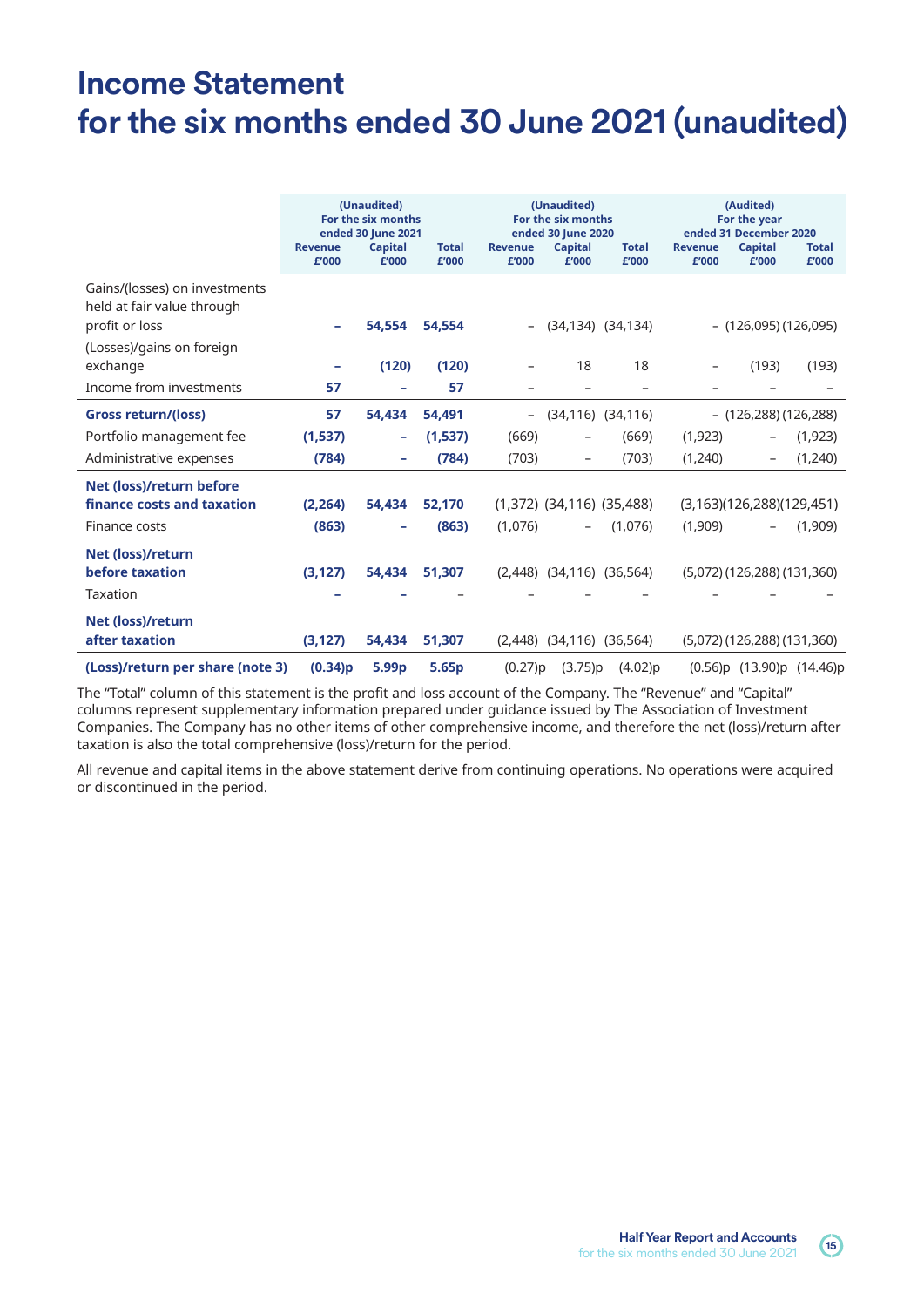## **Statement of Changes in Equity for the six months ended 30 June 2021 (unaudited)**

## **For the six months ended 30 June 2021 (unaudited)**

|                                                         | Called-up<br>share<br>£'000 | <b>Share</b><br>capital premium reserves<br>£'000 | £'000                | <b>Capital Revenue</b><br>reserve<br>£'000 | <b>Total</b><br>£'000 |
|---------------------------------------------------------|-----------------------------|---------------------------------------------------|----------------------|--------------------------------------------|-----------------------|
| At 31 December 2020<br>Net return/(loss) after taxation | 9.086                       | 891.017<br>-                                      | (563, 222)<br>54.434 | (18, 812)<br>(3.127)                       | 318,069<br>51,307     |
| <b>At 30 June 2021</b>                                  | 9.086                       | 891.017                                           | (508, 788)           | (21, 939)                                  | 369,376               |

## **For the six months ended 30 June 2020 (unaudited)**

|                         | Called-up<br>share<br>£'000 | <b>Share</b><br>capital premium reserves<br>£'000 | £'000     | <b>Capital Revenue</b><br>reserve<br>£'000 | <b>Total</b><br>£'000 |
|-------------------------|-----------------------------|---------------------------------------------------|-----------|--------------------------------------------|-----------------------|
| At 31 December 2019     | 9.086                       | 891.017                                           | (436,934) | (13,740)                                   | 449,429               |
| Net loss after taxation |                             | $\sim$                                            | (34, 116) | (2, 448)                                   | (36, 564)             |
| <b>At 30 June 2020</b>  | 9.086                       | 891,017                                           | (471,050) | (16, 188)                                  | 412.865               |

## **For the year ended 31 December 2020 (audited)**

|                         | Called-up<br>share<br>£'000 | Share<br>capital premium reserves<br>£'000 | £'000         | <b>Capital Revenue</b><br>reserve<br>£'000 | <b>Total</b><br>£'000 |
|-------------------------|-----------------------------|--------------------------------------------|---------------|--------------------------------------------|-----------------------|
| At 31 December 2019     | 9.086                       | 891.017                                    | (436,934)     | (13,740)                                   | 449.429               |
| Net loss after taxation |                             |                                            | $-$ (126,288) |                                            | $(5,072)$ $(131,360)$ |
| At 31 December 2020     | 9.086                       | 891.017                                    | (563, 222)    | (18, 812)                                  | 318,069               |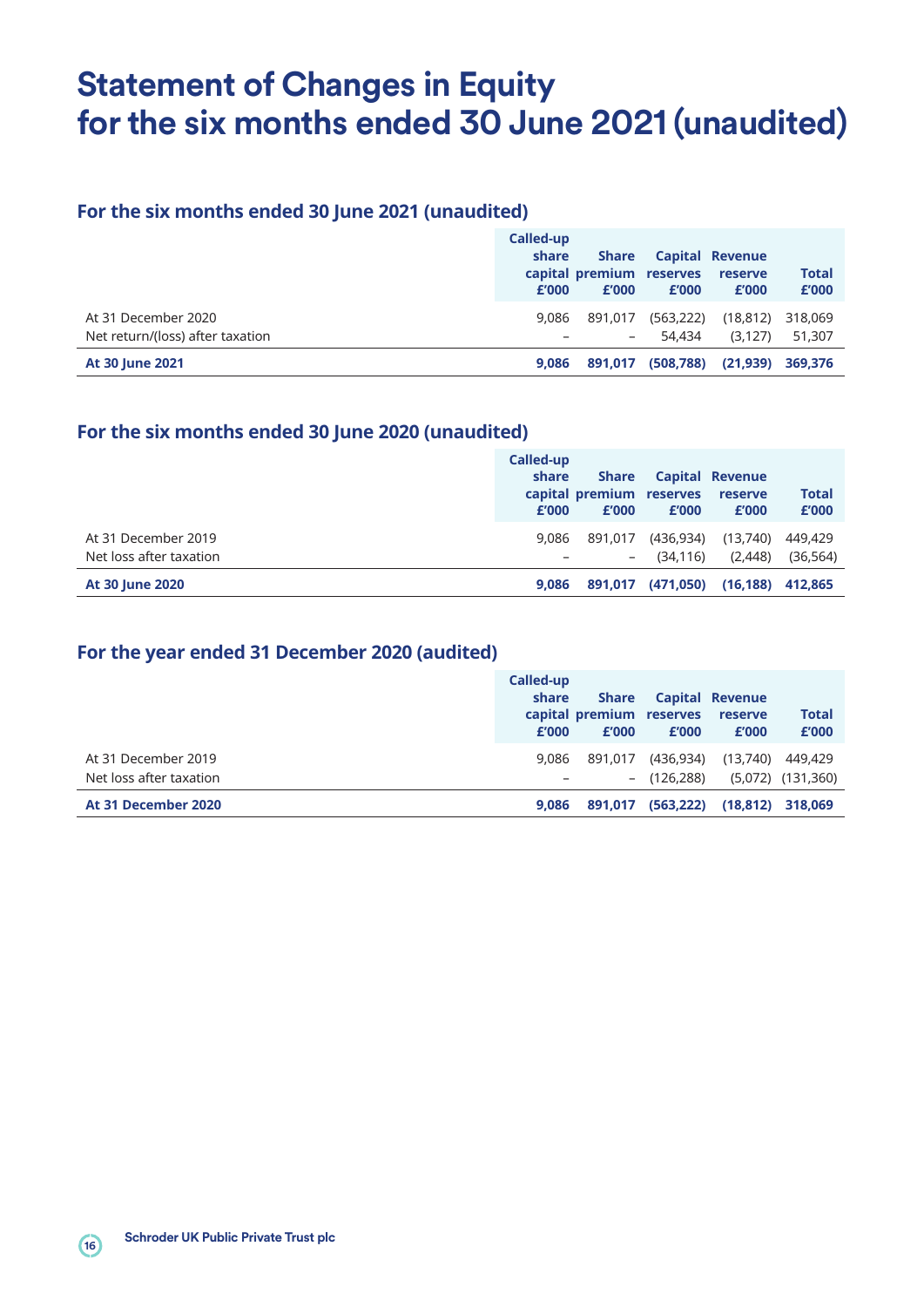## **Statement of Financial Position at 30 June 2021 (unaudited)**

|                                                                | (Unaudited)<br>30 June<br>2021<br>£'000 | (Unaudited)<br>30 June<br>2020<br>£'000 | (Audited)<br><b>31 December</b><br>2020<br>£'000 |
|----------------------------------------------------------------|-----------------------------------------|-----------------------------------------|--------------------------------------------------|
| <b>Fixed Assets</b>                                            |                                         |                                         |                                                  |
| Investments held at fair value through profit or loss (note 4) | 341,953                                 | 516,997                                 | 421,152                                          |
| <b>Current Assets</b>                                          |                                         |                                         |                                                  |
| <b>Debtors</b>                                                 | 28,002                                  | 606                                     | 26                                               |
| Cash at bank and in hand                                       | 1,291                                   | 3,577                                   | 6,379                                            |
|                                                                | 29,293                                  | 4,183                                   | 6,405                                            |
| <b>Current liabilities</b>                                     |                                         |                                         |                                                  |
| Creditors: amounts falling due within one year (note 5)        | (1,870)                                 | (108, 315)                              | (109, 488)                                       |
| <b>Net current assets/(liabilities)</b>                        | 27,423                                  | (104, 132)                              | (103, 083)                                       |
| Total assets less current liabilities                          | 369,376                                 | 412,865                                 | 318,069                                          |
| <b>Net assets</b>                                              | 369,376                                 | 412,865                                 | 318,069                                          |
| <b>Capital and reserves</b>                                    |                                         |                                         |                                                  |
| Called-up share capital (note 6)                               | 9.086                                   | 9.086                                   | 9.086                                            |
| Share premium                                                  | 891,017                                 | 891,017                                 | 891,017                                          |
| Capital reserves                                               | (508, 788)                              | (471,050)                               | (563, 222)                                       |
| Revenue reserve                                                | (21, 939)                               | (16, 188)                               | (18, 812)                                        |
| <b>Total equity shareholders' funds</b>                        | 369,376                                 | 412,865                                 | 318,069                                          |
| Net asset value per share (note 7)                             | 40.65p                                  | 45.44p                                  | 35.00p                                           |

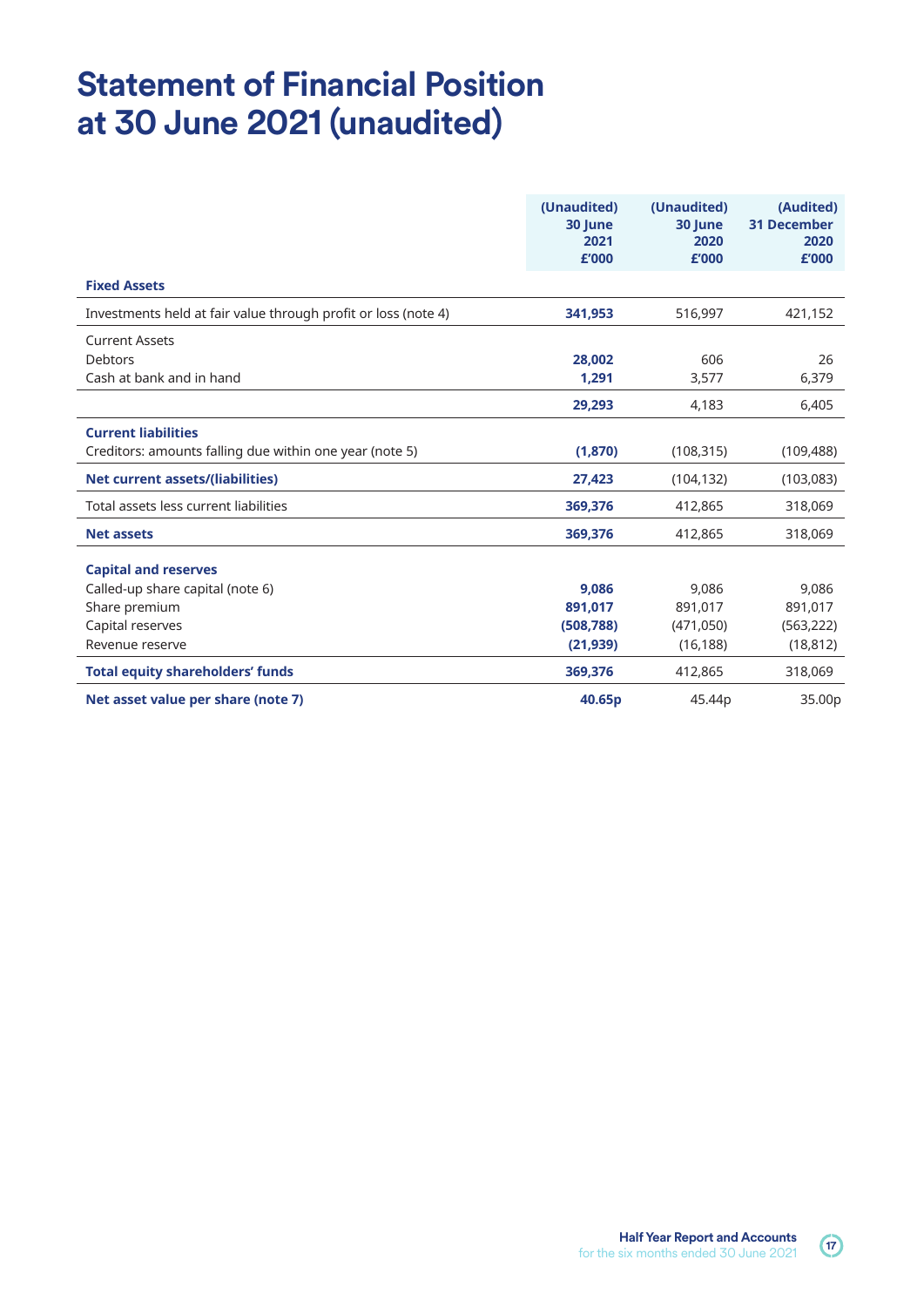## **Cash Flow Statement for the six months ended 30 June 2021 (unaudited)**

|                                                                         | (Unaudited)<br>For the six<br>months ended<br>30 June<br>2021<br>£'000 | (Unaudited)<br>For the six<br>months ended<br>30 June<br>2020<br>£'000 | (Audited)<br>For the<br><b>vear ended</b><br><b>31 December</b><br>2020<br>£'000 |
|-------------------------------------------------------------------------|------------------------------------------------------------------------|------------------------------------------------------------------------|----------------------------------------------------------------------------------|
| <b>Cash flows from operating activities</b>                             |                                                                        |                                                                        |                                                                                  |
| Return/(loss) before finance costs and taxation<br>Adjustments for:     | 52,170                                                                 | (35, 488)                                                              | (129, 451)                                                                       |
| (Gains)/losses on investments held at fair value through profit or loss | (54, 554)                                                              | 34,134                                                                 | 126,095                                                                          |
| Net movement in foreign exchange                                        | 120                                                                    | (18)                                                                   |                                                                                  |
| (Increase)/decrease in debtors                                          | (33)                                                                   | (20)                                                                   | 4                                                                                |
| (Decrease)/increase in creditors                                        | (614)                                                                  | 263                                                                    | 1,430                                                                            |
| Net cash flow from operating activities                                 | (2,911)                                                                | (1, 129)                                                               | (1, 922)                                                                         |
| <b>Cash flows from investment activities</b>                            |                                                                        |                                                                        |                                                                                  |
| Purchases of investments                                                | (14, 774)                                                              | (2,012)                                                                | (6,859)                                                                          |
| Proceeds from sales of investments                                      | 120.584                                                                | 11,440                                                                 | 20,727                                                                           |
| Net cash flow from investment activities                                | 105,810                                                                | 9,428                                                                  | 13,868                                                                           |
| <b>Cash flows from financing activities</b>                             |                                                                        |                                                                        |                                                                                  |
| Finance costs                                                           | (835)                                                                  | (1, 106)                                                               | (1,933)                                                                          |
| Repayment of loan                                                       | (107, 032)                                                             | (5,868)                                                                | (5,868)                                                                          |
| <b>Net cash flow from financing activities</b>                          | (107, 867)                                                             | (6, 974)                                                               | (7,801)                                                                          |
| Net (decrease)/increase in cash and cash equivalents                    | (4,968)                                                                | 1,325                                                                  | 4,145                                                                            |
| Effect of foreign exchange                                              | (120)                                                                  | 18                                                                     |                                                                                  |
| <b>Change in cash and cash equivalents</b>                              | (5,088)                                                                | 1,343                                                                  | 4,145                                                                            |
| Cash and cash equivalents at the beginning of the period                | 6,379                                                                  | 2,234                                                                  | 2,234                                                                            |
| Cash and cash equivalents at the end of the period                      | 1,291                                                                  | 3,577                                                                  | 6,379                                                                            |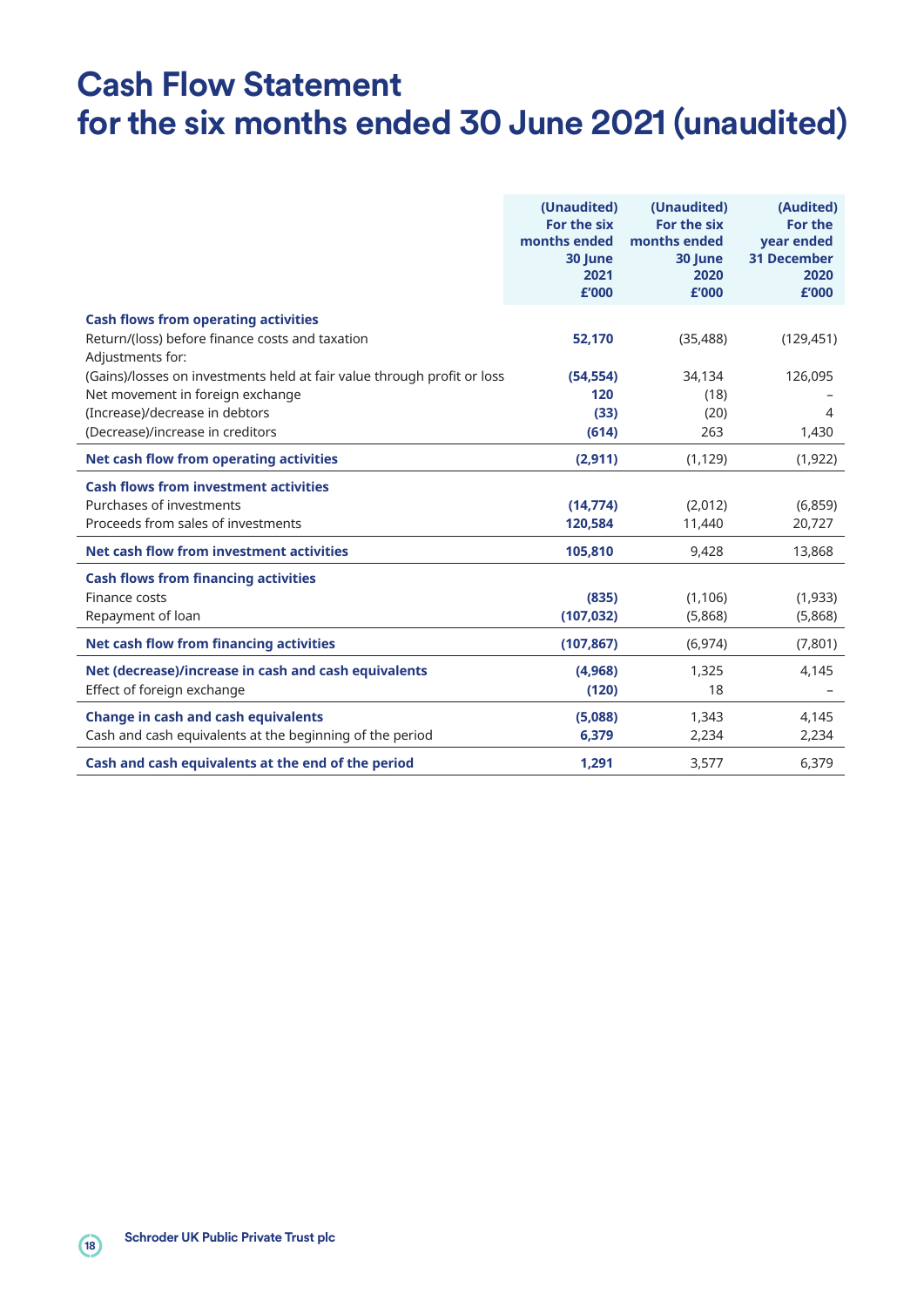## **1. Financial Statements**

The information contained within the accounts in this half year report has not been audited or reviewed by the Company's independent auditor.

The figures and financial information for the year ended 31 December 2020 are extracted from the latest published accounts of the Company and do not constitute statutory accounts for that year. Those accounts have been delivered to the Registrar of Companies and included the report of the auditor which was unqualified and did not contain a statement under either section 498(2) or 498(3) of the Companies Act 2006.

## **2. Accounting Policies**

#### **Basis of accounting**

The accounts have been prepared in accordance with United Kingdom Generally Accepted Accounting Practice and with the Statement of Recommend Practice "Financial Statements of Investment Trust Companies and Venture Capital Trusts" issued by the Association of Investment Companies in April 2021.

All of the Company's operations are of a continuing nature.

The accounting policies applied to these accounts are consistent with those applied in the accounts for the year ended 31 December 2020. In particular the policy on valuation of investments is consistent with that detailed in note 1(b) to the accounts for the year ended 31 December 2020, presented on pages 62 and 63 of the annual report.

## **3. Net (loss)/return per share**

|                                                              | (Unaudited)  | (Unaudited)  | (Audited)          |
|--------------------------------------------------------------|--------------|--------------|--------------------|
|                                                              | For the six  | For the six  | For the            |
|                                                              | months ended | months ended | year ended         |
|                                                              | 30 June      | 30 June      | <b>31 December</b> |
|                                                              | 2021         | 2020         | 2020               |
|                                                              | £'000        | £'000        | £'000              |
| Revenue loss                                                 | (3, 127)     | (2, 448)     | (5,072)            |
| Capital return/(loss)                                        | 54,434       | (34, 116)    | (126, 288)         |
| Total return/(loss)                                          | 51,307       | (36,564)     | (131, 360)         |
| Weighted average number of shares in issue during the period | 908,639,238  | 908,639,238  | 908,639,238        |
| Revenue loss per share                                       | (0.34)p      | (0.27)p      | (0.56)p            |
| Capital return/(loss) per share                              | 5.99p        | (3.75)p      | (13.90)p           |
| Total basic and diluted return/(loss) per share              | 5.65p        | (4.02)p      | (14.46)p           |

The basic and diluted loss per share is the same because there are no dilutive instruments in issue.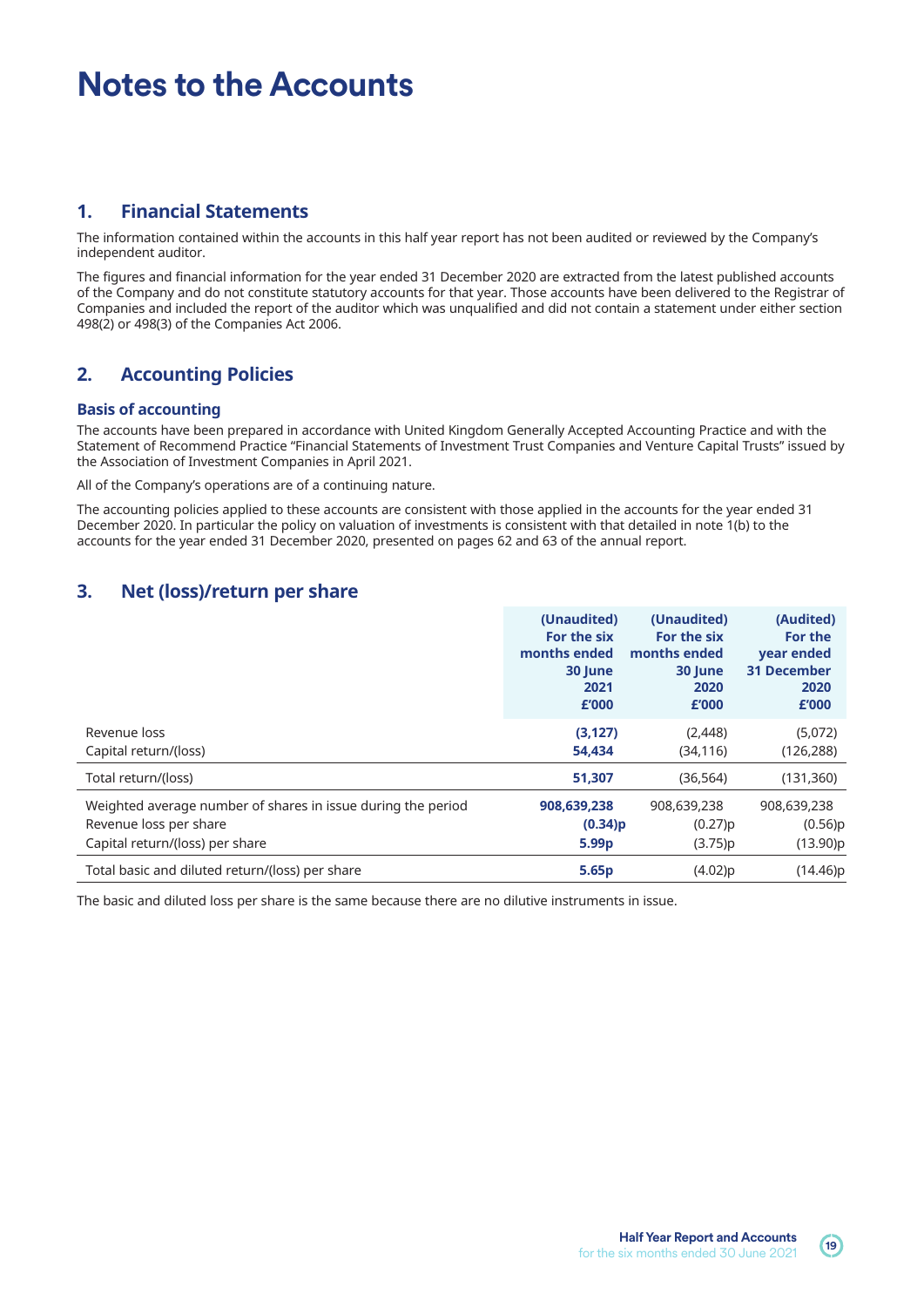## **4. Investments held at fair value through profit or loss**

#### **(a) Movement in investments**

|                                                                         | (Unaudited)<br>For the six<br>months ended<br>30 June<br>2021<br>£'000 | (Unaudited)<br>For the six<br>months ended<br>30 June<br>2020<br>£'000 | (Audited)<br>For the<br>year ended<br><b>31 December</b><br>2020<br>£'000 |
|-------------------------------------------------------------------------|------------------------------------------------------------------------|------------------------------------------------------------------------|---------------------------------------------------------------------------|
| Opening book cost                                                       | 759,715                                                                | 820,226                                                                | 820,226                                                                   |
| Opening investment holding losses                                       | (338, 563)                                                             | (259, 111)                                                             | (259, 111)                                                                |
| Opening fair value                                                      | 421,152                                                                | 561,115                                                                | 561,115                                                                   |
| Purchases at cost                                                       | 42,255                                                                 | 2,012                                                                  | 11,855                                                                    |
| Sales proceeds                                                          | (176,008)                                                              | (11,996)                                                               | (25, 723)                                                                 |
| Gains/(losses) on investments held at fair value through profit or loss | 54,554                                                                 | (34, 134)                                                              | (126,095)                                                                 |
| Closing fair value                                                      | 341,953                                                                | 516,997                                                                | 421,152                                                                   |
| Closing book cost                                                       | 615,744                                                                | 809,139                                                                | 759,715                                                                   |
| Closing investment holding losses                                       | (273,791)                                                              | (292,142)                                                              | (338,563)                                                                 |
| <b>Closing fair value</b>                                               | 341,953                                                                | 516,997                                                                | 421,152                                                                   |

The Company received £176,008,000 (30 June 2020: £11,996,000; 31 December 2020: £25,723,000) from investments sold in the period. The book cost of the investments when they were purchased was £186,226,000 (30 June 2020: £13,099,000; 31 December 2020: £72,366,000). These investments have been revalued over time and, until they were sold, any unrealised gains/losses were included in the fair value of the investments.

Purchases and sales for the period include non-cash transactions in relation to Athenex and Kuur (30 June 2020: none; 31 December 2020: Ombu and Ratesetter).

#### **(b) Unquoted investments, including investments quoted in inactive markets**

Material revaluations of unquoted investments during the period (unaudited)

|                   | <b>Opening</b>     |                  | <b>Closing</b> |
|-------------------|--------------------|------------------|----------------|
|                   | valuation at       |                  | valuation at   |
|                   | <b>31 December</b> | <b>Valuation</b> | 30 June        |
|                   | 2020 <sup>1</sup>  | adjustment       | 2021           |
| <b>Investment</b> | £'000              | £'000            | £'000          |
| Oxford Nanopore   | 68,707             | 22,038           | 90,745         |

<sup>1</sup>Based on the closing holding at opening prices.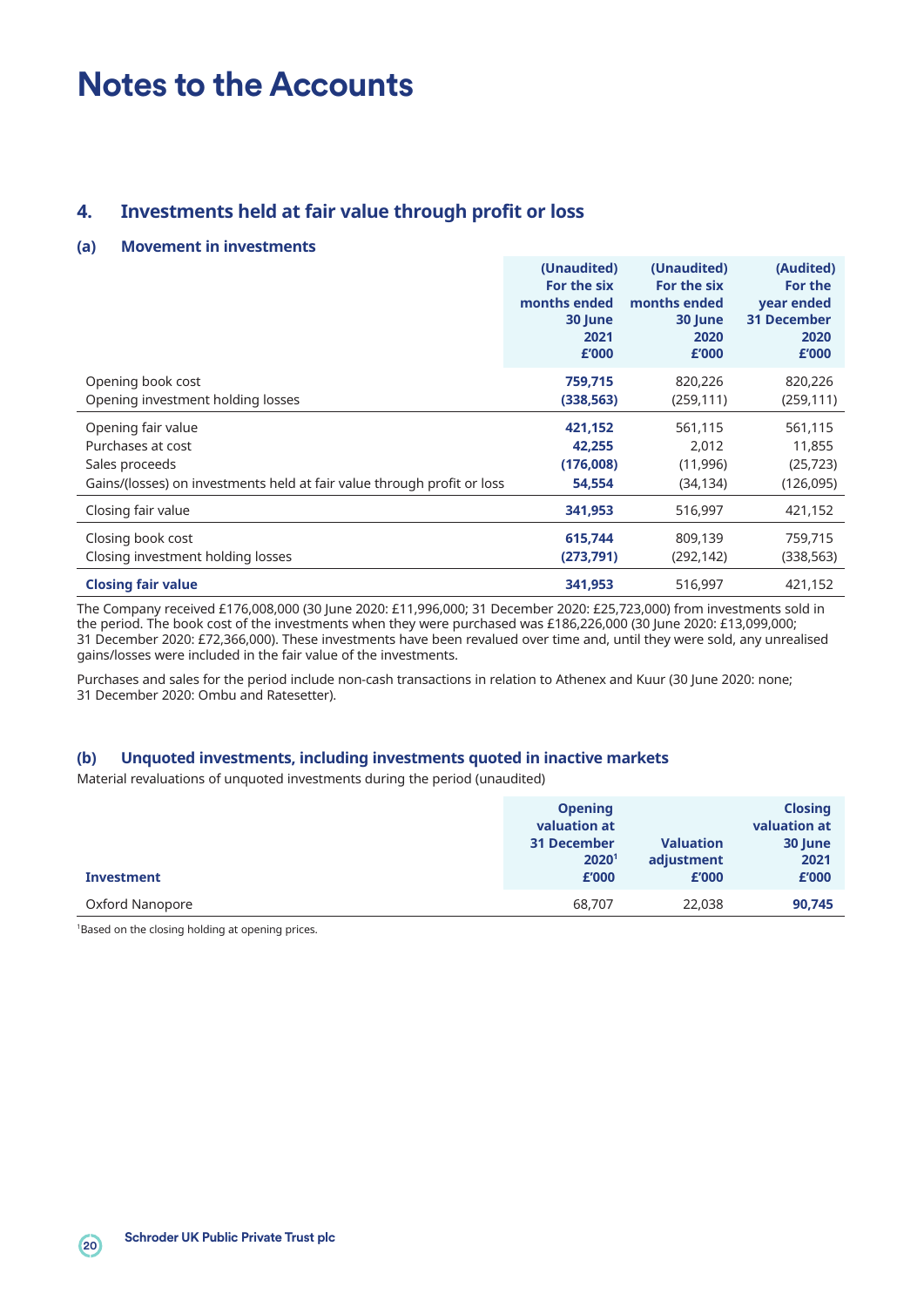Material disposals of unquoted investments during the period (unaudited)

|                             | <b>Book cost</b><br>£'000 | <b>Carrying</b><br>value at<br><b>31 December</b><br>2020<br>£'000 | <b>Sale</b><br><b>Proceeds</b><br>£'000 | Gain/(loss)<br>based on<br>carrying<br>value at<br><b>31 December</b><br>2020<br>£'000 |
|-----------------------------|---------------------------|--------------------------------------------------------------------|-----------------------------------------|----------------------------------------------------------------------------------------|
| Inivata                     | 21,428                    | 26,137                                                             | 36,924                                  | 10,787                                                                                 |
| <b>Carrick Therapeutics</b> | 20,492                    | 11,155                                                             | 16,643                                  | 5,488                                                                                  |
| <b>Mission Therapeutics</b> | 13,553                    | 4,488                                                              | 8,945                                   | 4,457                                                                                  |
| Kymab                       | 17,888                    | 69,580                                                             | $63,648^{\circ}$                        | (5, 932)                                                                               |

1 Excludes potential contingency payment.

## **5. Creditors: amounts falling due within one year**

|                              | (Unaudited)<br>30 June<br>2021<br>£'000 | (Unaudited)<br>30 June<br>2020<br>£'000 | (Audited)<br><b>31 December</b><br>2020<br>£'000 |
|------------------------------|-----------------------------------------|-----------------------------------------|--------------------------------------------------|
| Bank loan                    | -                                       | 107.032                                 | 107,032                                          |
| Other creditors and accruals | 1.870                                   | 1,283                                   | 2,456                                            |
|                              | 1,870                                   | 108,315                                 | 109,488                                          |

The Company arranged a new, amended loan facility agreement with The Northern Trust Company, effective from 15 January 2021, and fully paid down the amount outstanding out of the proceeds of sales transactions. Under the terms of the new loan facility agreement, following the above repayment, the arrangement changes to a revolving credit facility, and the principal terms of this are as follows:

- The facility limit is reduced to £55 million;
- The termination date is 30 January 2023;
- Interest on any drawings will accrue daily and will be calculated at the aggregate of The Bank of England Base Rate, a 2% margin; and
- Drawings on the facility are secured on all of the Company's assets.

The facility was undrawn at the period end.

The Directors consider that the carrying amount of creditors falling due within one year approximates to their fair value.

## **6. Called-up share capital**

|                                                                       |              |              | (Audited)          |
|-----------------------------------------------------------------------|--------------|--------------|--------------------|
|                                                                       | (Unaudited)  | (Unaudited)  | For the            |
|                                                                       | For the six  | For the six  | year ended         |
|                                                                       | months ended | months ended | <b>31 December</b> |
|                                                                       | 30 June 2021 | 30 June 2020 | 2020               |
|                                                                       | £'000        | £'000        | £'000              |
| Ordinary shares allotted, called up and fully paid:                   |              |              |                    |
| 908,639,238 (30 June 2020 and 31 December 2020: same) ordinary shares |              |              |                    |
| of 1p each                                                            | 9.086        | 9.086        | 9.086              |

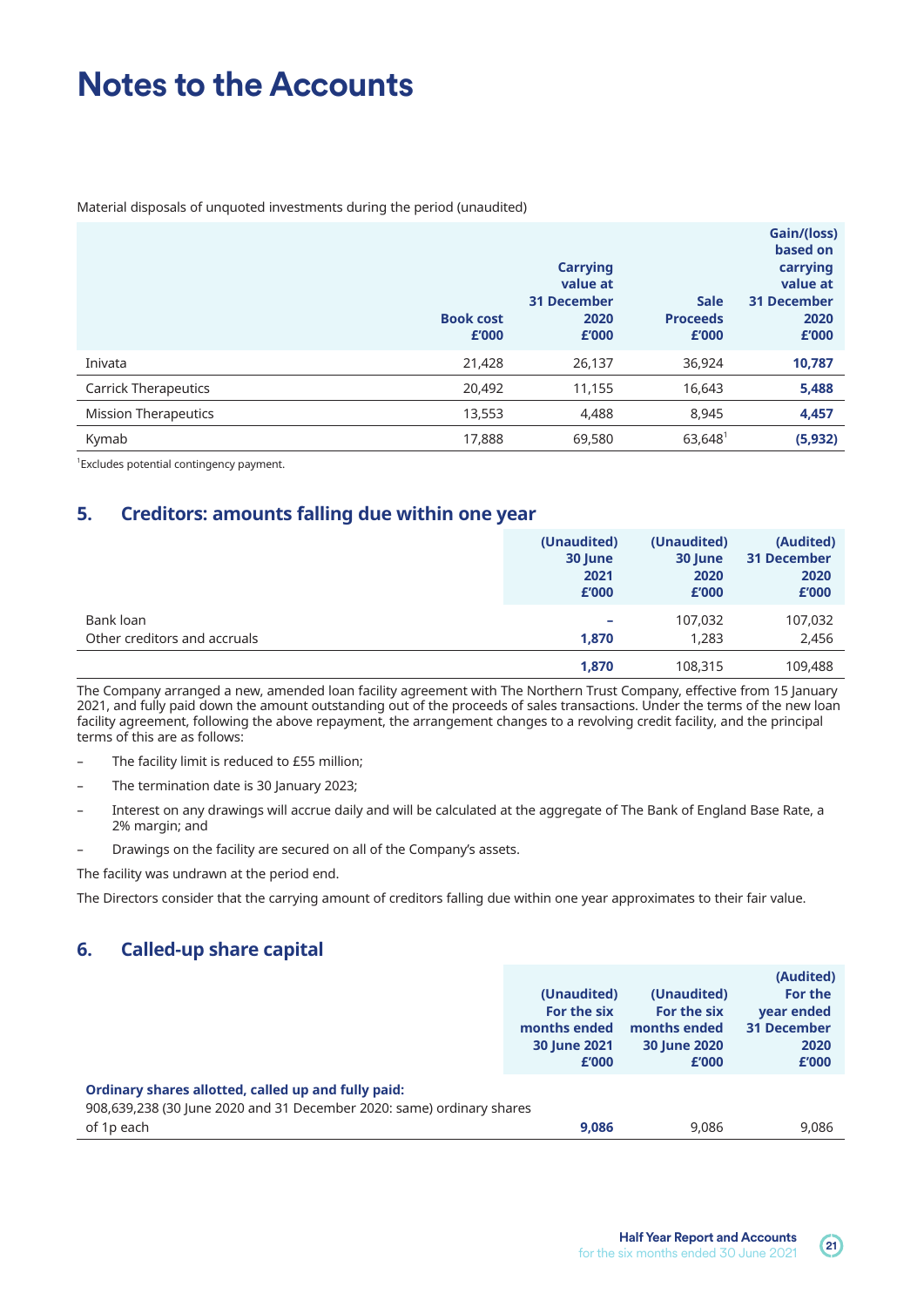## **7. Net asset value per share**

|                                                 | (Unaudited)<br>30 June<br>2021 | (Unaudited)<br>30 June<br>2020 | (Audited)<br><b>31 December</b><br>2020 |
|-------------------------------------------------|--------------------------------|--------------------------------|-----------------------------------------|
| Net assets attributable to shareholders (£'000) | 369.376                        | 412,865                        | 318,069                                 |
| Shares in issue at the period end               | 908,639,238                    | 908,639,238                    | 908,639,238                             |
| Net asset value per share                       | 40.65p                         | 45.44 <sub>p</sub>             | 35.00p                                  |

## **8. Disclosures regarding financial instruments measured at fair value**

The Company's financial instruments within the scope of FRS 102 that are held at fair value comprise its investment portfolio and derivative financial instruments.

FRS 102 requires that financial instruments held at fair value are categorised into a hierarchy consisting of the three levels below. A fair value measurement is categorised in its entirety on the basis of the lowest level input that is significan the fair value measurement.

Level 1 – valued using unadjusted quoted prices in active markets for identical assets.

Level 2 – valued using observable inputs other than quoted prices included within Level 1.

Level 3 – valued using inputs that are unobservable.

The Company's investment portfolio and derivative financial instruments were categorised as follows:

|                                  | 30 June 2021 (unaudited) |                   |                  |                       |
|----------------------------------|--------------------------|-------------------|------------------|-----------------------|
|                                  | Level 1<br>£'000         | Level 2<br>£'000  | Level 3<br>£'000 | <b>Total</b><br>£'000 |
| Investments in equities - quoted | 53,953                   | -                 | 33,889           | 87,842                |
| - unguoted                       | -                        | -                 | 254,111          | 254,111               |
| Total                            | 53,953                   | $\qquad \qquad -$ | 288,000          | 341,953               |

|                                  |         | 30 June 2020 (unaudited) |         |              |  |
|----------------------------------|---------|--------------------------|---------|--------------|--|
|                                  | Level 1 | Level 2                  | Level 3 | <b>Total</b> |  |
|                                  | £'000   | £'000                    | £'000   | £'000        |  |
| Investments in equities - quoted | 46,594  | -                        | 80,811  | 127,405      |  |
| - unguoted                       | -       |                          | 389,592 | 389,592      |  |
| Total                            | 46,594  |                          | 470,403 | 516,997      |  |

|                                  | 31 December 2020 (audited) |                  |                  |                       |
|----------------------------------|----------------------------|------------------|------------------|-----------------------|
|                                  | Level 1<br>£'000           | Level 2<br>£'000 | Level 3<br>£'000 | <b>Total</b><br>£'000 |
| Investments in equities - quoted | 32,697                     | -                | 33,889           | 66,586                |
| - unguoted                       | -                          | $\qquad \qquad$  | 354,566          | 354,566               |
| Total                            | 32,697                     |                  | 388,455          | 421,152               |

Immunocore £23,410 (30 June 2020: £26,980; 31 December 2020: £25,570) transferred from Level 3 to Level 1 during the period ended 30 June 2021 following its IPO on the NASDAQ on 5 February 2021. There were no transfers between Levels 1, 2 or 3 during the period ended 30 June 2020 or the year ended 31 December 2020.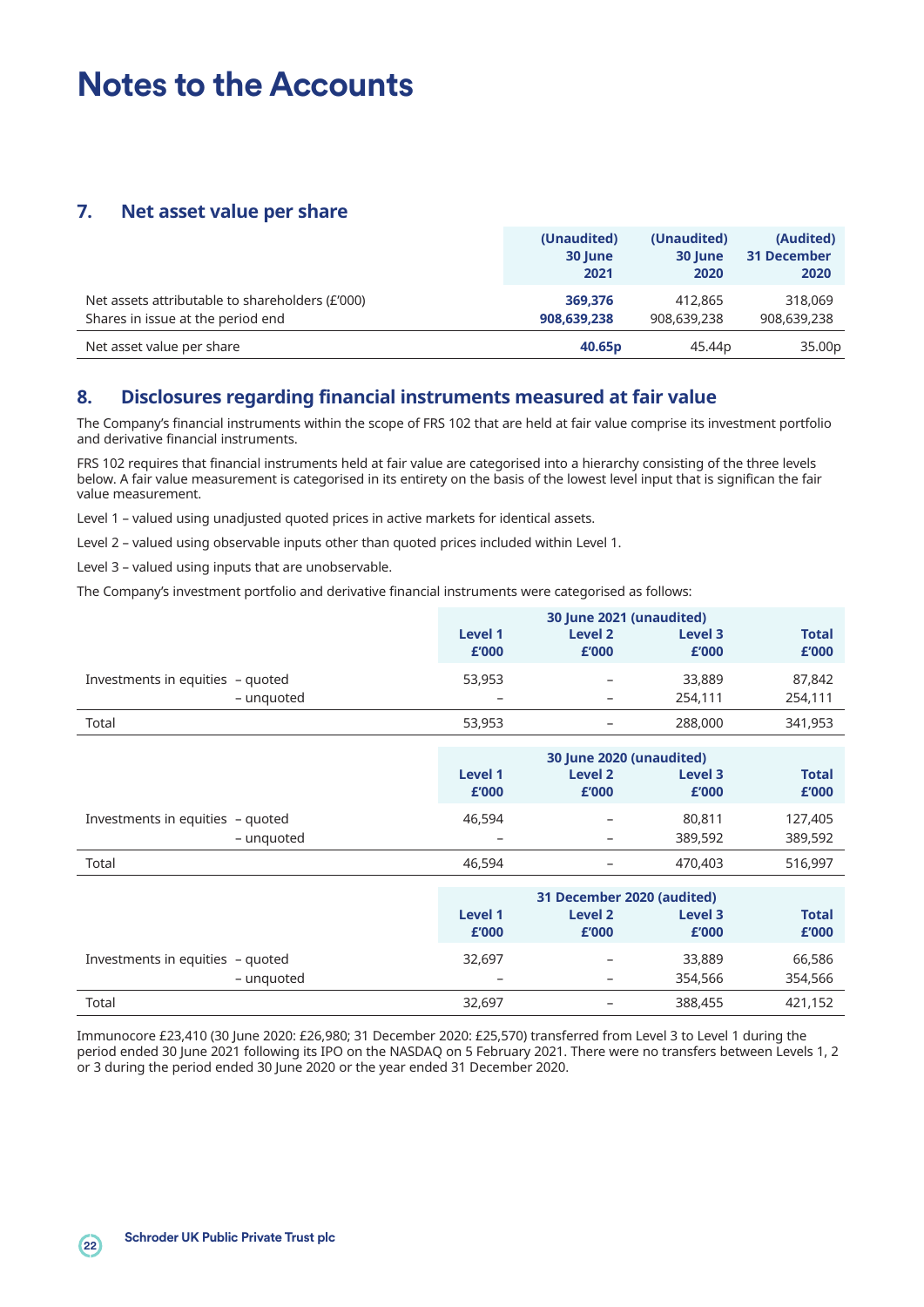## **9. Events after the interim date that have not been reflected in the financial statements for the interim period**

The Directors have evaluated the period since the interim date and have not noted any significant events which have not been reflected in the financial statements.